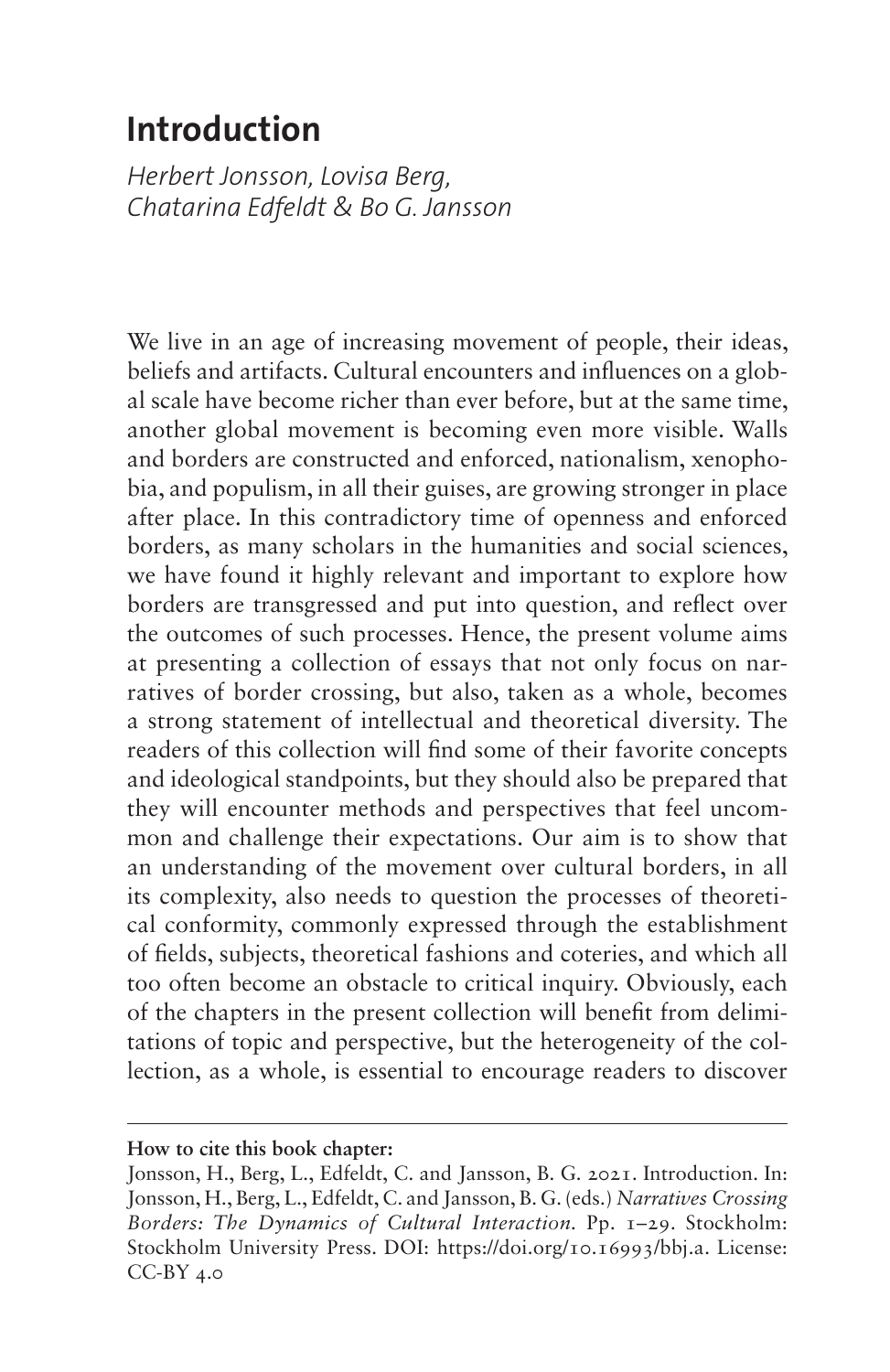new ways of thinking. It may be likened to a kaleidoscope moving around the central axis of border-crossing narratives, offering ever new approaches to understanding. The different chapters are also connected by a transnational, or transethnic, research approach, which is essential for studying the multiple dimensions of the collection's central topic and what follows is an outline for a general theoretical framework, stressing in particular its crossdisciplinary quality and the "travelling" of its key concepts.

For the past decades, various disciplines engaged in cultural and aesthetic studies, both in the social sciences and the humanities, have taken a "transnational turn" in a need to transcend the limiting scope of conceptualizing and understanding aesthetic expressions, influences, identity formations, cultural phenomena, social movements and change within an exclusively national framework. In order to better understand the new political, social and economic realities of a globalized world (migration processes of people, artefacts, commodities and ideas) the transnational research approach and transcultural reading practices have been implemented within wide range of research areas. These transnational readings have in different ways been conceptualized as various "turns" (paradigm shifts); hence two serving examples: "the translational turn" in cultural studies, advocating for a broadening of the concept of *translation*, reaching beyond its traditional linguistic context (transmitting from a source to a target language) into wider encompassing complex cultural dimensions involved in all kinds of mediating processes occurring in cultural-encounters (e.g. Bachmann-Medick, 2012; Bassnett, 1998), and the "transcultural turn" in cultural memory studies, which has allowed a shift from the methodological "nation-culture bind" to a focus on remembering across borders of nations and cultures (Crownshaw, 2010; Erll, 2011a, 2011b). The benefit of using a transcultural perspective is that it sets the ground for a broadened understanding of "the many fuzzy edges of national cultures of remembrance, the many shared sites of memory that have emerged through travel, trade, colonialism and other forms of cultural exchange" (Erll, 2011a, p. 65).

*Transculturality* and a variety of related and interchangeable concepts are applied throughout the volume to describe collective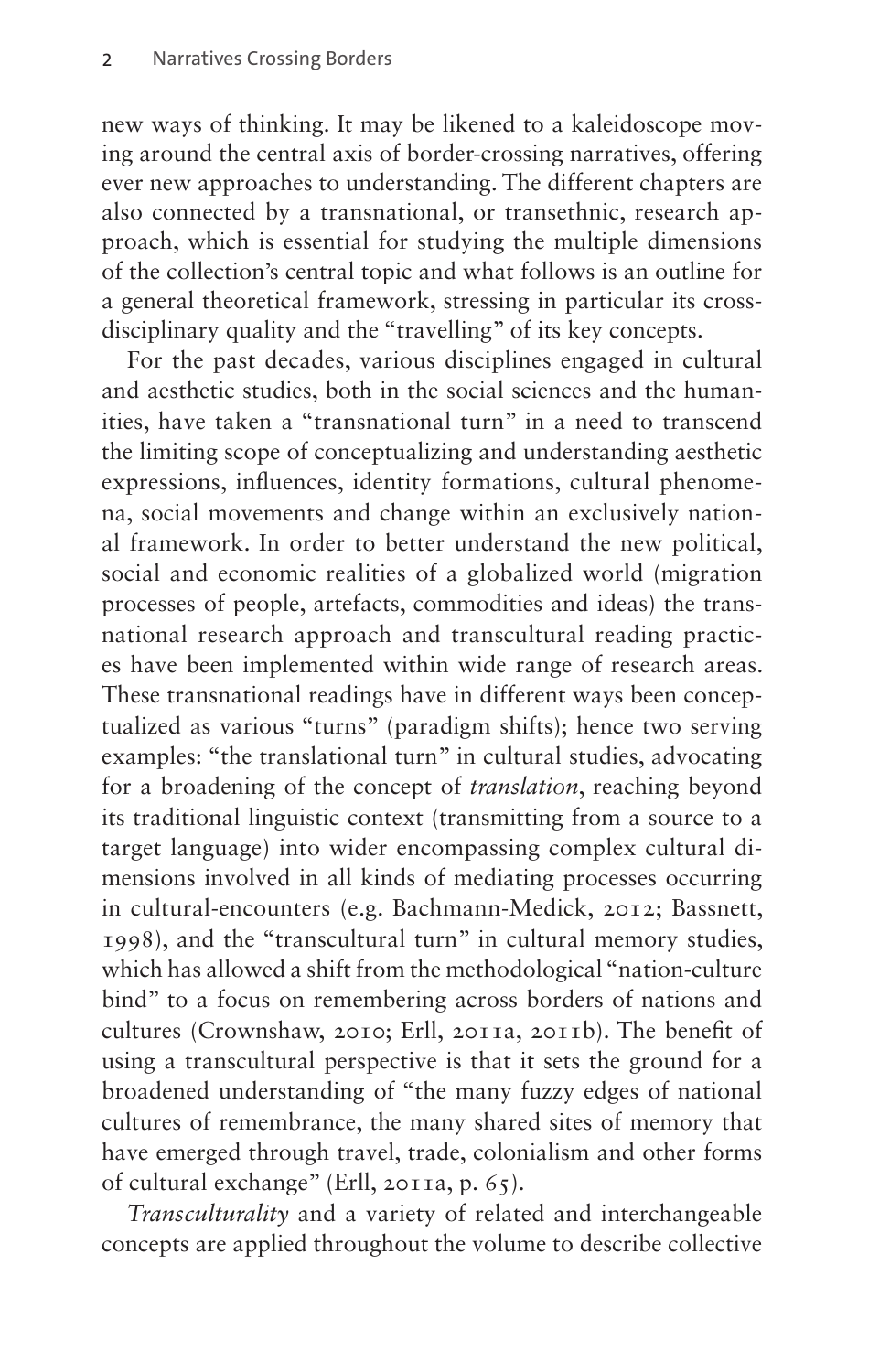and individual subject positions in expressions of cultural transfer and exchange. Such concepts have proved useful to capture the recent transformations of societies, communities and identity formations as textures woven of multiple cultural encounters and mutual exchange (e.g., Nordin et al., 2016, pp. 11–13; Welsch 1999). However, it is also important not to overlook that border-crossing cultural encounters and transcultural exchanges are not new phenomena dictated only by recent globalization processes. Rather, cultural exchange has occurred throughout human history and in the words of Laura Doyle, "Transnational studies puts nations back into the dialectical history from which they emerged" (Doyle, 2009, p. 1).

A transnational approach has also become increasingly important in the field of literary studies, in which the recent redefinition(s) and re-thinking of the area of *world literature* has turned more globally oriented and inclusive of non-Western texts. Literary texts are understood as (inter)relational and as entities crossing boundaries and borders. An important recent contribution from this area is the attentiveness to the uneven conditions of symbolic and economic capital involved in how narratives migrate in circulation and translation across borders (e.g., Helgesson *et al*. 2018; Mani 2017; Sapiro 2014). These sociological aspects of a narrative's circulation are addressed in the volume through essays related to translation studies and reception theory (especially in the chapters by Schwartz, Aronsson, Inose, and Egri Ku-Mesu).

Something the examples above (providing cases of transnational research approaches) have in common with the other current transnational discourses fostered within the social sciences and humanities, is their profoundly inter- and transdisciplinary character and the use of "travelling" key concepts (Neumann & Nünning, 2012; Bal 2002). Concepts such as, "cultural transfer", "cultural mediation", "cultural transformation", "cultural negotiation", "reframing" and "exchange" have proved themselves useful to encompass and describe the multidimensional human creative activity taking place within cultural encounters and border zones. The conceptual transfer and this travelling of theories between different fields is not objective, linear, and unproblematic. Concepts are not fixed and established entities, instead they are "travelling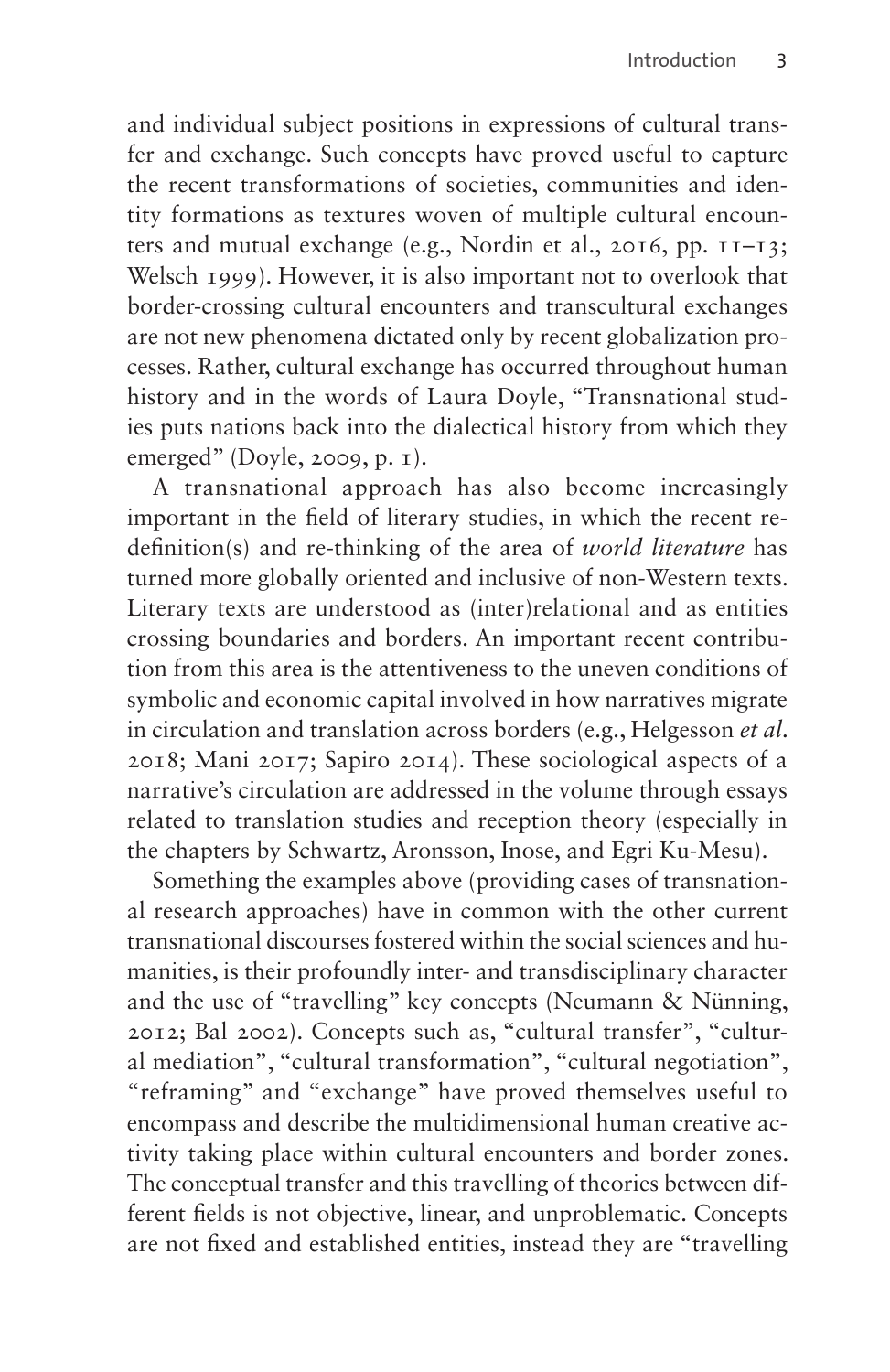concepts", that is, "dynamic and changeable as they travel back and forth between diverse academic contexts" (Neumann & Nünning, 2012, p. 3; Bal 2002). As noted by Neumann and Nünning: "Approaches, theories and concepts in the study of culture are not only heavily imbued with, and shaped by, particular historical, intellectual and local traditions, they also come with ideological freight and often unconscious biases" (2012, p. 2). This rationale has guided the theoretical and methodological focus of this volume to, first and foremost, not pay critical attention to specific buzzwords or single concepts as, for example, "cultural transfer", "cultural mediation" or "cosmopolitanism." The chapters are instead linked through their explorations of borders and boundaries, a theme chosen, in the words of Wendland: "since interaction (violent or non-violent) between cultures is mainly evident and virulent in their contact zones i.e. on their boundaries, borderlands or frontiers" (2012, p. 57).

The chapters make use of narratives as looking glasses to examine borders and boundaries and, more specifically, the resulting effects, when they are transgressed and traversed. A globally inclusive perspective has been maintained throughout the volume. The narratives studied, as well as the scholars themselves and their academic abodes, originate from a wide range of linguistic, geographical, and cultural contexts, covering Chinese, Japanese, Arabic, West-African, European, and Central and North American aspects. Each of the chapters includes several geographical positions in addition to identity positions. The variety of perspectives offered in the different chapters often reaches beyond the dominating Western concepts and includes studies that offer a multitude of theoretical approaches that critically examine how border crossings have inspired, or simply resulted in, narratives of geographically diverse sources.

Most of the chapters focus on narratives of fiction. Many of them would fit into the category of "border-crossing fiction" proposed by Black (2010, p. 3). It is the type of fiction that highlights the opposition between the subject and object, the self and the other, and seeks novel ways to overcome, if not reconcile, this opposition. But in this volume, narratives are also understood in a broader sense; the chapters not only examine concepts,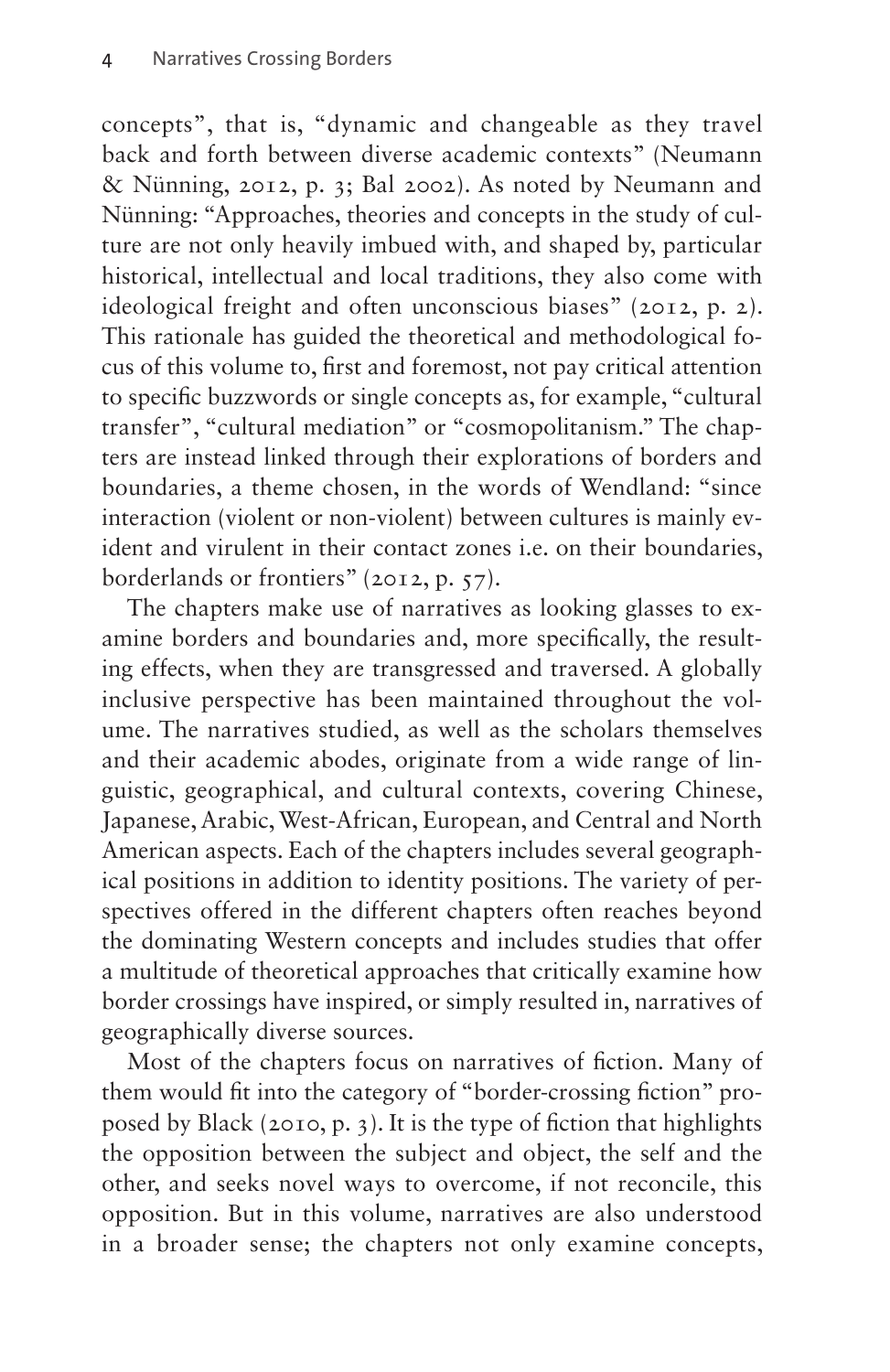approaches and beliefs materialized in novels, poetry, drama, children's books, and literary anthologies, but also in newspaper articles, criticism and urban myths, and hence attempt to explain the relation between our notion of reality and the expressions or representations of the same. Such narratives have always represented an important vehicle to express complex collective and individual life conditions and identity formations in times of social and cultural change. Critical and representational analyses are thereby crucial for understanding and reconciling both situated historical and social events and new realities in times of social and political transformation.

The concept of the border is also highly ambiguous, and the act of crossing may imply, not only movement from one place to another, but the spaces and positions in-between. All chapters in the collection deal with borders that may be defined as, in some sense, spatial, that is, geographical, national, cultural (ethnic), linguistic, or based on identity constructions. In that sense, their topics are connected to a traditional definition of the border, whereas the process of crossing the border is scrutinized from several angles. Some chapters also go further and explore borders that may be materialistic and geopolitical (market conditions for literary circulation), institutional (established and nonestablished criticism), or symbolic (sense of belonging, exclusion, marginalization).

The present volume share thematic interest with an increasing number of publications, notably in the field of literary studies, that break away from the related, but narrower, frameworks of post-colonial and area studies. Many of these take the format of edited collections of essays. Important examples are the second volume of *Towards a Transcultural Future: Literature and Society in a 'Post'-Colonial World* (Davis, et al., 2005), which explores South African fiction and examples of world literature in English in the light of transculturality, multiculturalism and hybridity, and *Crossing Borders, Dissolving Boundaries* (Viljoen, 2013), which offers analyses of literary texts and how they enact, and form, bordering processes with the purpose of gesturing towards a borderless world. Related, but with a somewhat different approach, is *Cross Worlds: Transcultural Poetics: An Anthology* (Waldman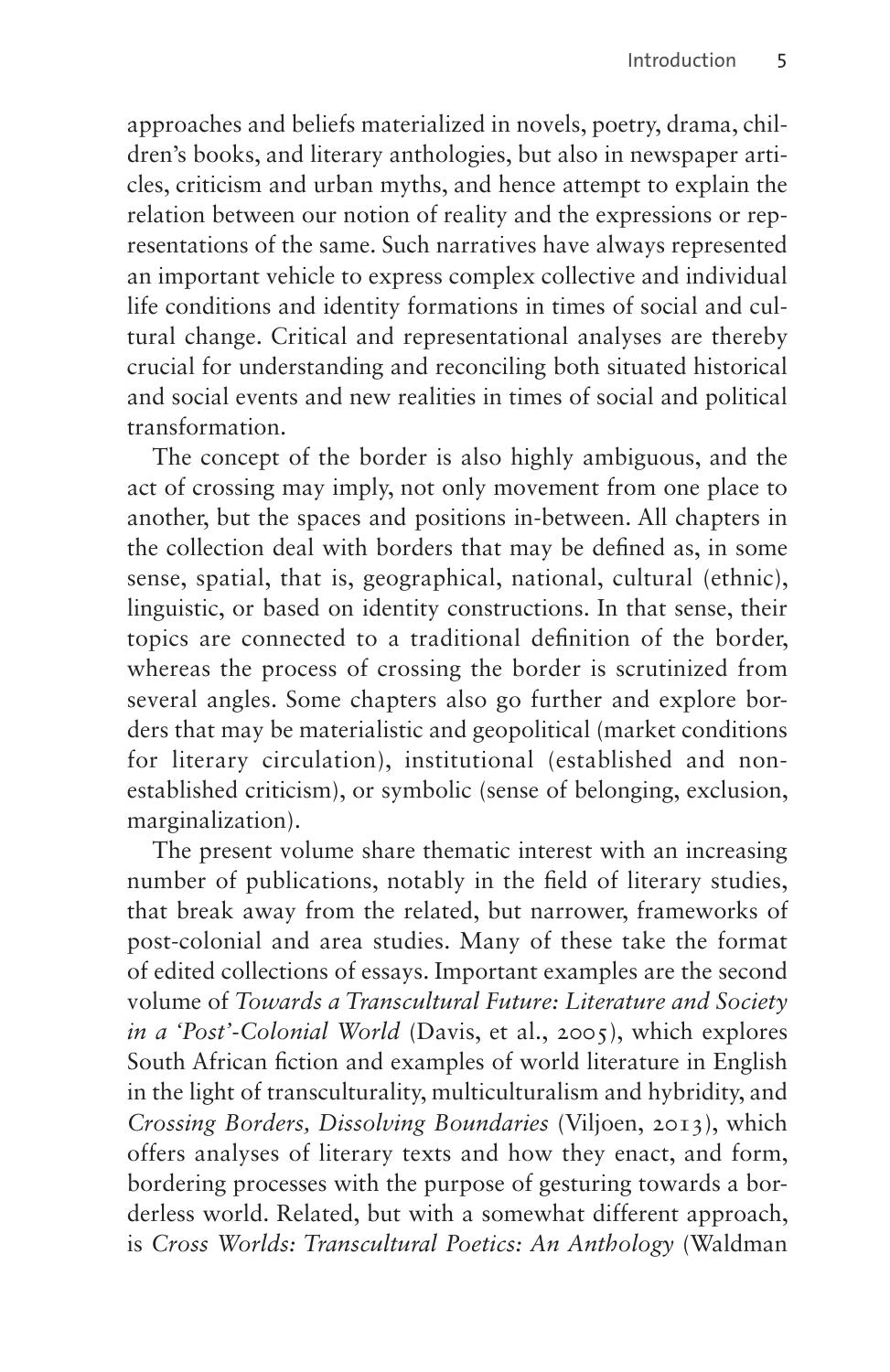& Wright, 2014), which deals with the act of writing itself, and how writers and translators position themselves when they write across borders. Of high relevance is also the volume *Border Aesthetics: Concepts and Intersections* (Schimanski & Wolfe, 2017), which has its focus on the border itself and its significance. Belonging to the field of border studies, which has mostly been concerned with the political, legal, and historical aspects of borders, it shows that the aesthetic aspect of human creativity in relation to borders is a fruitful object of study. In addition, there are two collections of essays produced by the same research group at Dalarna University which initiated the present volume: *Transcultural Identities in Contemporary Literature* (Nordin, et al., 2013) and *Transcultural Identity Constructions in a Changing World* (Nordin, et al., 2016).

These diverse, but still related, publications may display more of theoretical conformity than the present volume, but they all share the aim to increase our understanding of cultural interactions and its ever-changing variety. Readers who are prepared to move beyond the well-known topics, which they are likely to find in some of the chapters, should be confident that they will gain new insights.

The volume has four major parts, within which chapters are gathered under separate headings:

- 1. In-Betweenness: This part includes four chapters that analyze prose and poetry that describe the state of being outside the borders of a cultural community. This state may be both voluntary and involuntary, both liberating and painful. Topics cover a Canadian novel about the excommunication of a Mennonite girl, the outsider aesthetics of the Japanese-German author Yoko Tawada, a Spanish novel exploring the otherness of characters in the non-spaces of a future society, and poetry formed by the genocides of the second world war.
- 2. Cultural Transfer: The five chapters that make up this part all discuss and investigate the movement of the narrative expressions themselves. They show not only how such narratives develop and changes in new contexts, but also that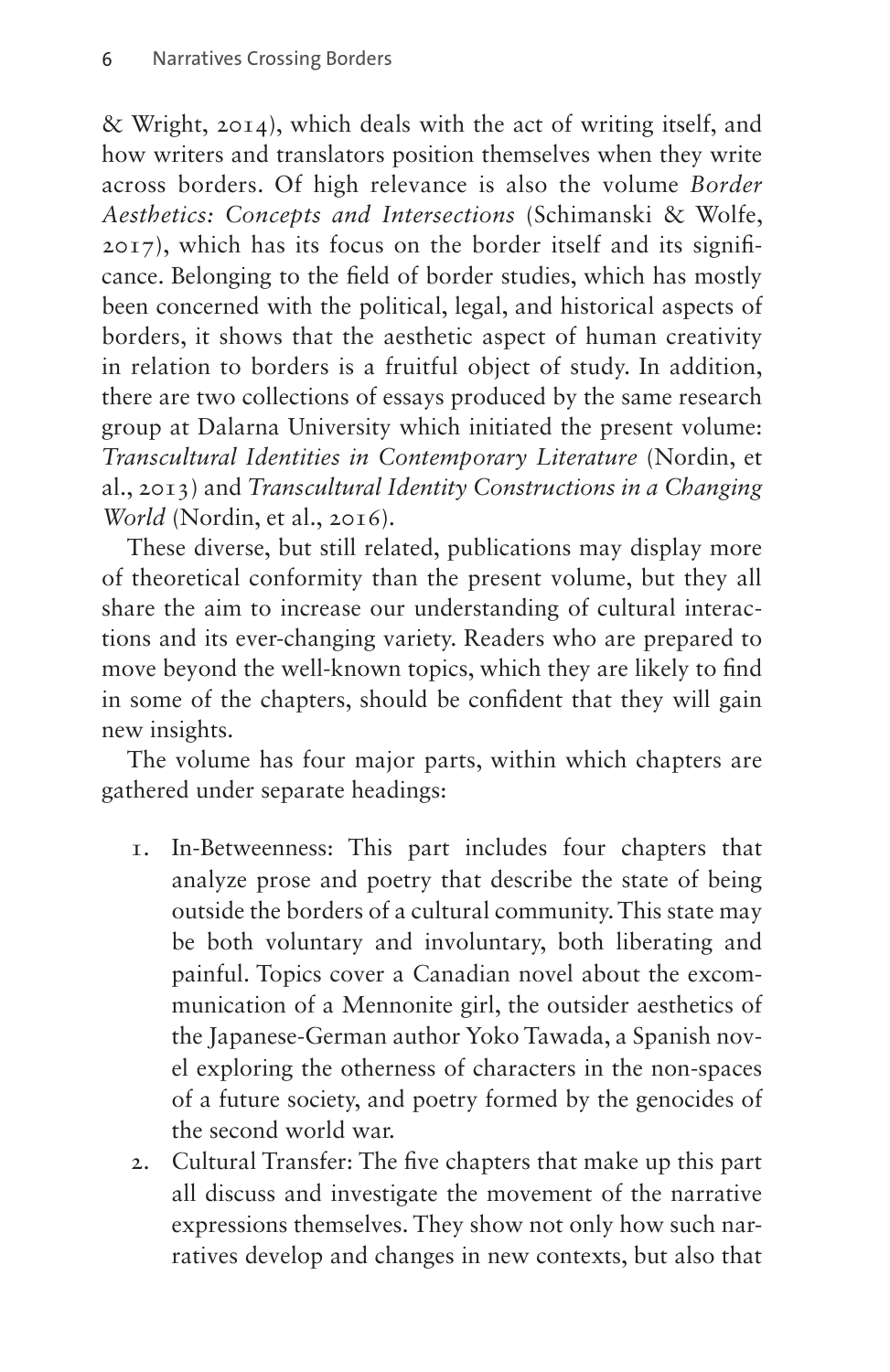they in turn affect these contexts. Here the chapters deal with the influence of Romanian folk culture on Dadaist poetry and drama, expressions of Islam in the works of an English migrant author, code switching in English novels from West Africa, the Pan-Asian origins of a Japanese Noh play, and the convergence of news narratives on the global level. These topics show how the transfer of a narrative from one culture to another can be both creative and dynamic, but that there are also opposite forces that may dilute and flatten their expression.

- 3. Cultural Mediation: The four chapters included in this part study both the transmission of literary works and the transmission of culture through literary works. Topics cover the stereotypical pictures of foreign cultures displayed in Swedish anthologies of Italian literature and in the back-translation into Japanese of Japanese culture. A thorough discussion of the concept of transculturality offers tools to understand the process of authorial self-translation from Italian to English, and an analysis of the role of the prosumer in the reception of the Swedish translations of Duras' novels becomes an investigation of the role of the blogosphere in relation to more traditional forms of critique.
- 4. Travel and Migration: The journey, in all its ambiguity, physical through space as well as conceptual and textual, are presented from different angles in the five chapters of this part. The topics range from representations of liminality in an Equatoguinean migration novel, to German children's stories on migration via a discussion on urban legends in the US and Mexico, and two chapters on travel writing, the first on a non-native writer publishing in Japanese and the second on a Chinese writer publishing in French. The chapters deal with both the actual migration of people and how this is expressed on different levels in fiction, and the metaphorical inner travelling of the protagonists. In relation to the travel of narratives both the translational processes and the cultural reception and adaptation are discussed.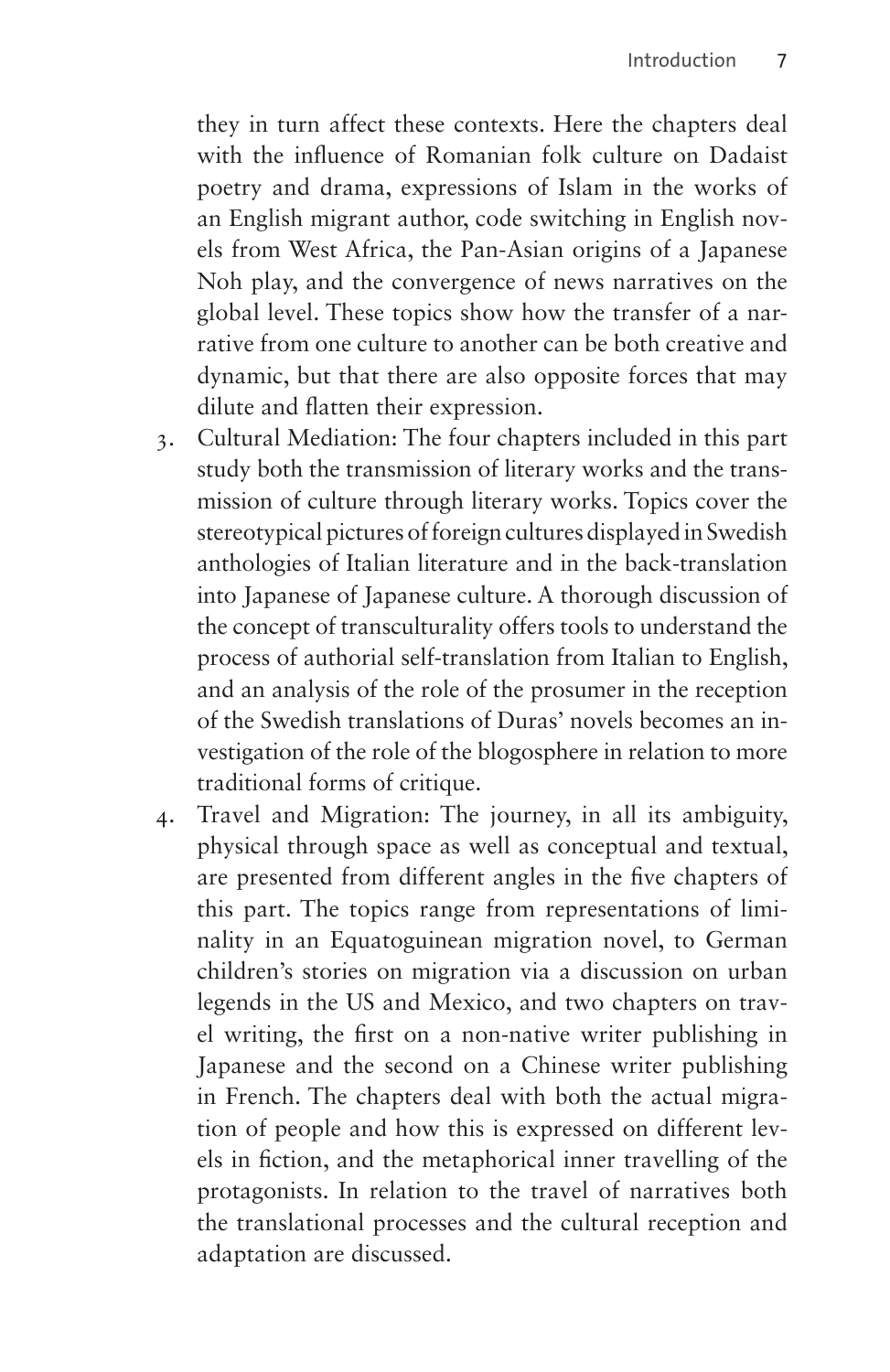There are alternative ways to group these chapters, but we propose that these headings point at possible points of connection between the texts, which will stimulate comparative readings, and reflections.

### **In-Betweenness**

The four chapters included in the first part of the collection all deal with literary texts that tell stories about people who, for different reasons, find themselves outside the borders of a cultural community. Passing a border is seldom a smooth transition from one state into another, but rather a movement, whether painful or liberating, into the unknown. In anthropology the concept of liminality is commonly used for such states in which a person has left, but not yet arrived, and remains in a sort of limbo outside connections and contexts. The liminality depicted in these chapters is, however, not a temporary state, but a stable position of being outside, of leaving the enclosure of a culture but not fully entering another. And this may well be inevitable, as any individual crossing the border will carry a history of behaviors, attitudes and values, which will affect how this individual receives, and is received by, the world on the other side.

The notion of in-betweenness presupposes the existence of hegemonic and stable cultures, and suggests an outsider's relationship to these. From the point of view of those confident in their belonging to such a culture, the individuals residing in the in-between space are often perceived as odd and alien. They do not longer belong to the place that they left and are forever outside the place that they are aiming for. They are Others, both here and on the other side, and thus their otherness denies an otherness in the simplistic sense of binary oppositions, which has become widely used in academic discourse. Consider, for instance, the often quoted definition by Zygmunt Bauman: "abnormality is the other of the norm, deviation the other of law-abiding, illness the other of health, barbarity the other of civilization, animal the other of the human, woman the other of man, stranger the other the native, enemy the other of friend, 'them' the other of 'us', insanity the other of reason, foreigner the other of state subject, lay public the other of the expert" (1991, p. 14).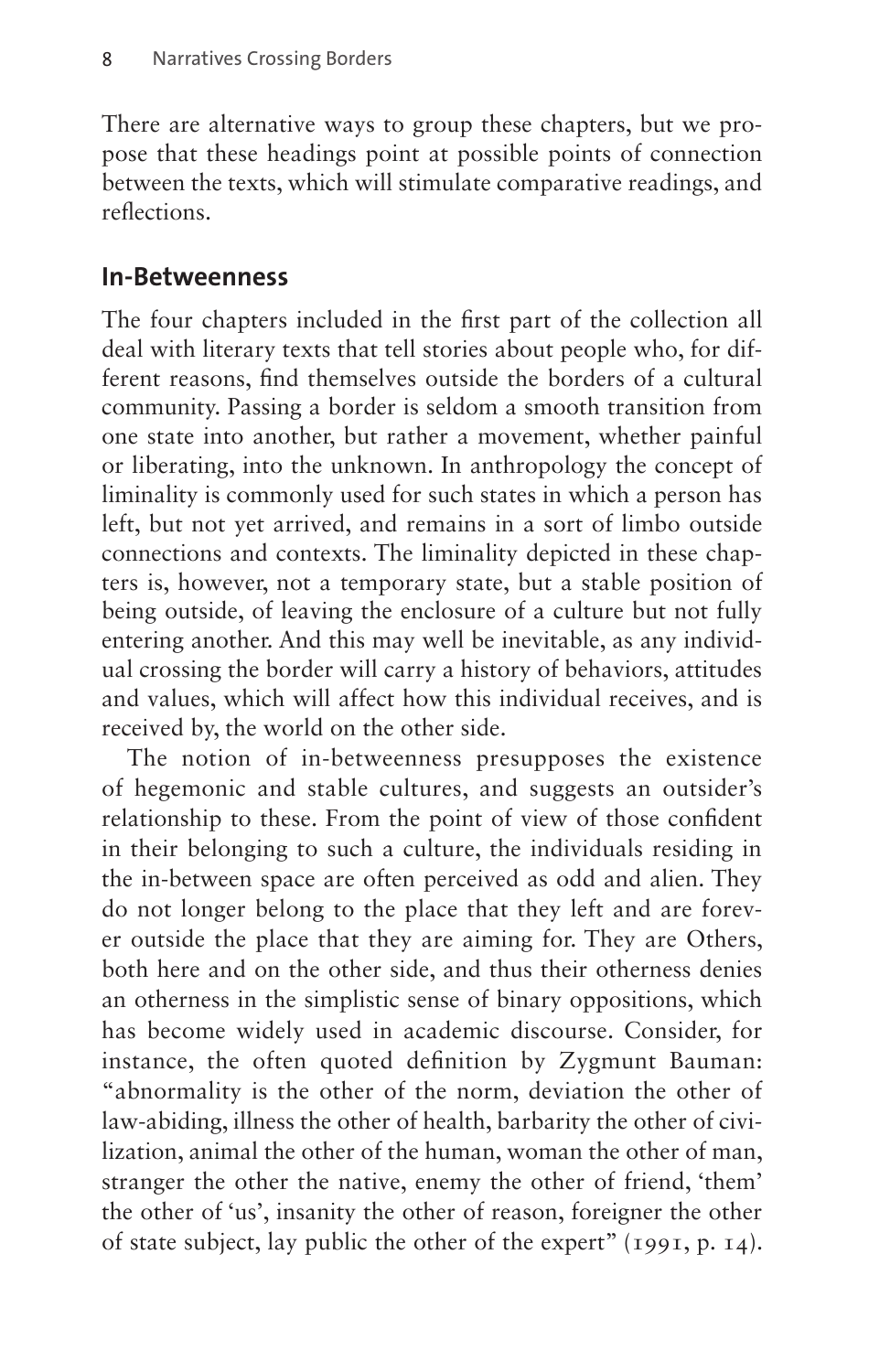Useful as this binarity may be when dealing with power relations, in which the one defined as the Other is always the oppressed part, otherness in this sense will fail to explain different aspects of being an outsider, even when on the other side, and that this in some cases may even be experienced as something attractive. The more optimistic, or positive, notion of otherness, suggested by Palumbo-Liu (2012), the Other who is an object of our interest as readers (whether we succeed to understand this Other or not), has a general bearing on the act of reading border-crossing literature, and have greater relevance here. It is still an otherness viewed from our point of view, which may be logical considering the semantics of the word, but what we can learn from the first two chapters in the present collection is that the perspective may be turned around and become that of the Other herself.

The concept of in-betweenness is used frequently in postcolonial theory to describe the many ways in which a human being may, at the same time, be both included in and excluded from a culture. For many readers this concept will probably function as a reference to a theorist like Homi K. Bhabha, due to his frequent use of this and related concepts. Compare, however, the German expression "Zwischenraum" that we will encounter in the second chapter. It is the in-between space central for the aesthetics of Yoko Tawada. After reading this chapter, perhaps we will be more apt to recall the name of Tawada as more relevant and up to date, when we encounter writing about this state of being both inside and outside the cage. It may be a celebration of independence and freedom, as in the first two chapters, or a study of alienation and lack of belonging, as in the third chapter, or again, as in the fourth chapter, the painful expression of trauma in which the notion of cultural belonging has ceased to be relevant.

In the first chapter, entitled *Freedom to Know Me: The Conflict between Identity and Mennonite Culture in Miriam Toew's A Complicated Kindness*, Rita Dirks focuses on this Canadian writer's novel from 2004. The protagonist here, Nomi Nickel, is a sixteen-year-old Mennonite girl from southern Manitoba, Canada, who tells the story of her short life before her excommunication from the closed community of the fictional East Village. Set in the early 1980s, the novel details the events that lead up to Nomi's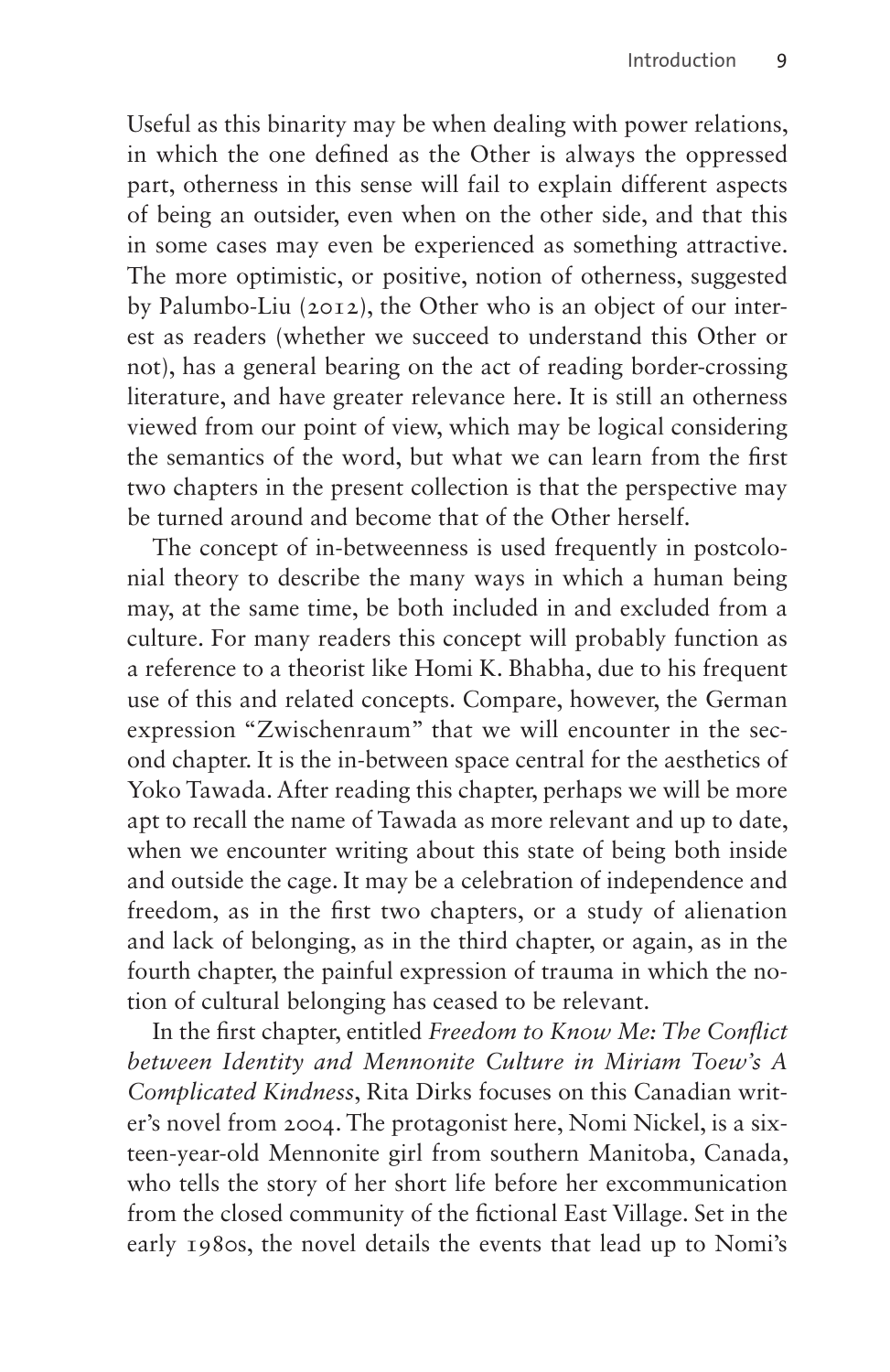excommunication, or shunning. Nomi's exclusion is partly due to her embracing of the culture of the surrounding society through popular music and books. Insofar as Toews's novel presents the conflict between the teenaged narrator and the patriarchal, conservative Mennonite culture, the book stands "in-between", at the crossroads of negative freedom ("No Me") and positive freedom ("Know Me"). Rita Dirks argues, that since the beginnings of the Protestant Reformation, Mennonites have sought negative freedom, freedom from persecution, yet its own tenets foreclose on the positive freedom of its individual members. Toews presents this conflict between this early modern religious subculture and postmodern liberal democracy through the eyes of a sarcastic, satirical Nomi, who, in this "Bildungsroman", must come to terms with the dialectic of her hybrid identity: her position of being "in-between" the negative freedom of "No Me" and positive freedom of "Know Me".

In the second chapter, *Questioning the Border in Yoko Tawada's Poetics of Transformation:* Akzentfrei *(2016) and* Ein Balkonplatz für flüchtige Abende *(2016)*, Eriberto Russo, makes a thorough reading of these two books, starting out from research concerned with German intercultural and transcultural literature. Yoko Tawada is an author born in Japan and currently living in Germany, who writes in both Japanese and German, but Russo's study takes only her German texts into account. *Akzentfrei* is a collection of essays, and *Ein Balkonplatz für flüchtige Abende* is a collection of poems. The reading of these two books aims at mapping Tawada's original poetics, as it is discussed in many of her essays and other critical writings. The study is thus an analysis of an author in the light of the author's own ideas, which are largely based on liminality and spaces and on "in-betweenness", the notion of "in-between space" ("Zwischenraum") and the dissolution (and shaping) of borders and borderlines. In this context the French anthropologist Marc Augé's concept of "nonplace" ("non-lieux") is put into play. The term refers to spaces of transience, for example airports, where the human beings remain anonymous, spaces that do not hold enough significance to be regarded as real places. The concept of "non-place" goes well hand in hand with Tawada's will not to be defined. Her entire work can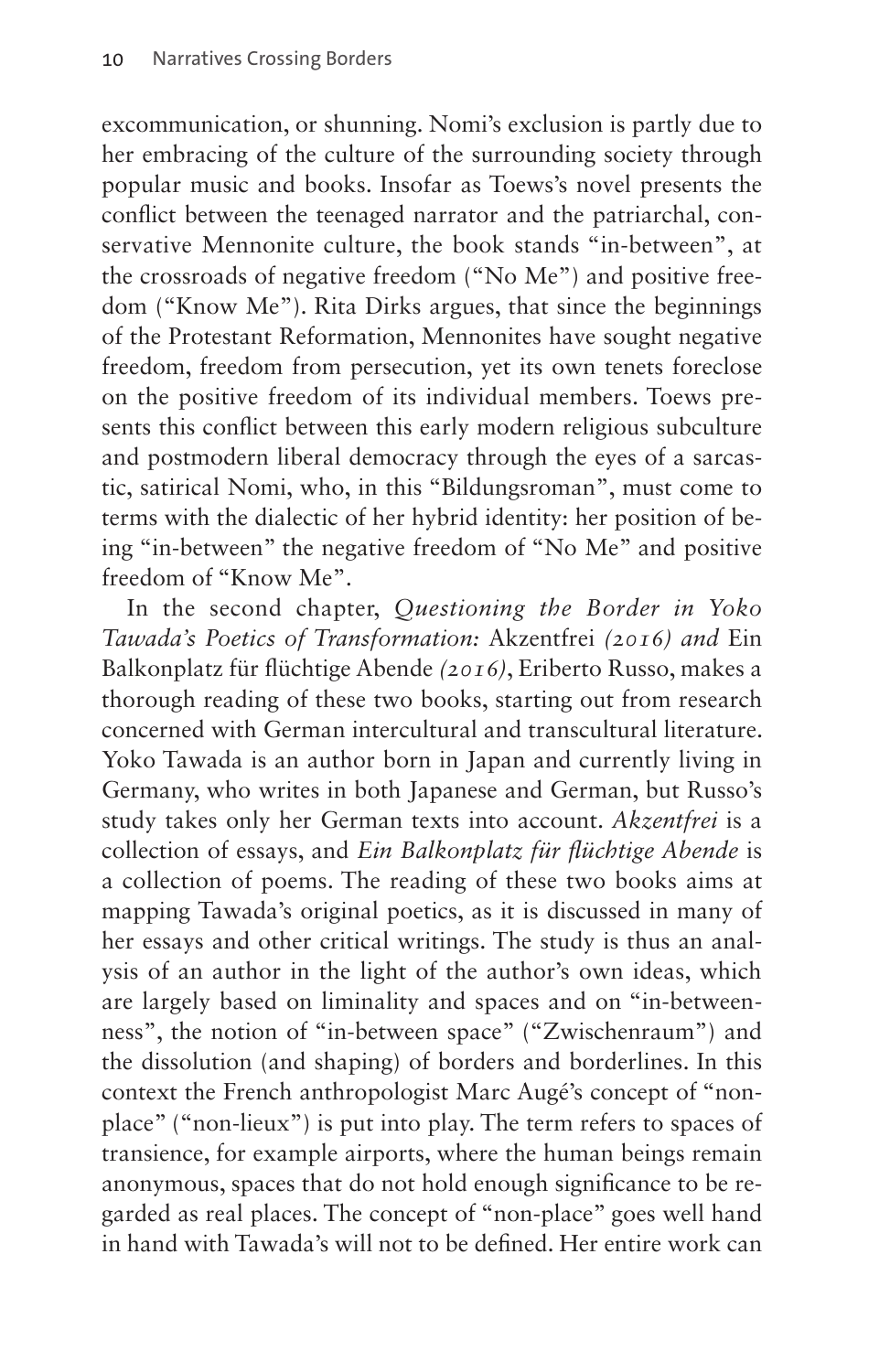be seen as the presentation of a tendency to refuse to be locked into any category, to be put into any determined and fixed place.

The third chapter, *Immigrants and Other Others in* 2020 *by Javier Moreno*, written by Carolina Leon Vegas, is a study of the four main characters in the Spanish writer Javier Moreno's novel *2020* (2013). This story offers, in a sinister tone, through the portraits of the oddness or "otherness" of the four main characters, a dystopian image of Madrid in socioeconomic decline in the year 2020. The center figure is Bruno Gowan, a successful businessman of Scottish; he is a Stavrogin-like figure who is the link between the other main characters, Josefina, Nabil, and Jorge. Josefina, the daughter of Gowan, is an anorexic woman attracted by luxury items. Nabil, an unemployed Saharawi man, and Jorge, suffering from Aspberger, are living together in an abandoned plane at an airport. The oddness and uniqueness, of the four main characters form the core of the novel. Further, this otherness adopts many different expressions and is studied in relation to different notions of space and body. Regarding for example Nabil, his otherness is related to space, to his identity somewhere "in-between" Africa and Europe, and to his living in a plane at an airport, i.e. at a place in-between nations. Further the "otherness" of for example Josefina is of a bodily character, related to her anorexia and obsession by her own body. All in all, the portraits of the four main protagonists, as isolated and deviant individuals, build together a world in decline that leaves little to hope for.

The fourth and final chapter in this section, written by Veronica De Pieri and entitled *Human Beings after Catastrophe: Poetical Portraits by Primo Levi and Hara Tamiki*, is a comparative study of two poetical expressions of that extreme kind of "otherness" which is unique to traumatic experiences of disasters and atrocities of global dimensions. The first of these texts falls into the category of the "Shoah Literature", the literature on the Holocaust, and is Primo Levi's *If This Is a Man* (*Se questo è un uomo*, 1947). The second text belongs to the category of the "Atomic Bombing Literature", texts on the atomic bombings of Hiroshima and Nagasaki, and is Hara Tamiki's *This Is a Human Being* (*Kore ga ningen na no desu*, 1948). The aim of De Pieri's study is to demonstrate how, regardless of territorial, cultural, and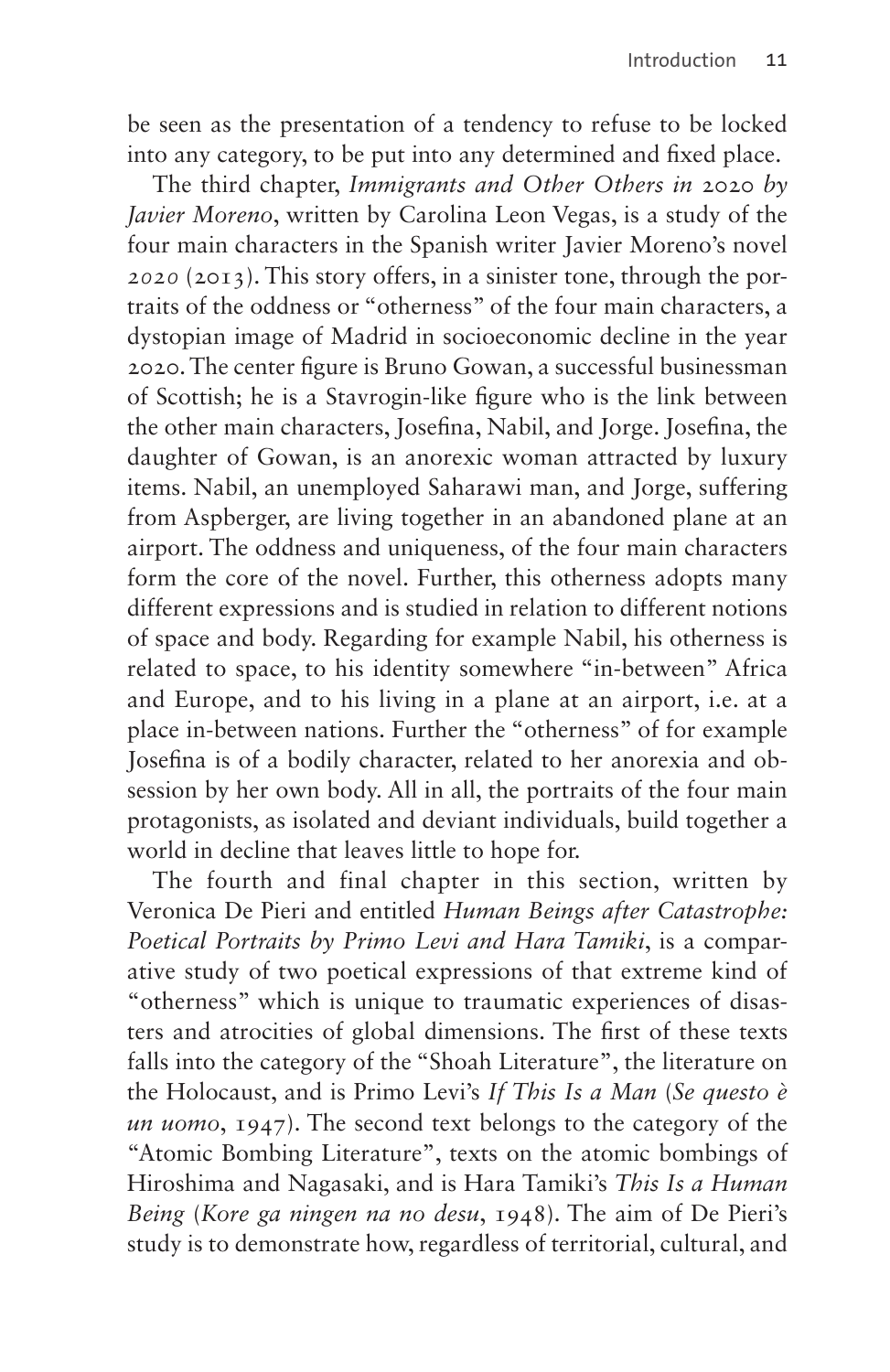stylistic boundaries between the two authors, a similar human response toward catastrophe and disaster can be detected in the two literary productions. The study builds on a comparison on stylistic, figurative, and expressive levels and attempts to reveal the analogous literary solutions adopted by the two authors to depict human's frailty in front of trauma. Both authors were personal witnesses to the disasters and atrocities they describe in their poetic texts. Their strong commitment unveils inner compulsions to bear witness and to convey the catastrophes to the memory of future generations. The comparison between the two poetic texts reveals how they both, even though the terrible disasters they describe were meant to divide human beings, on the contrary ends up overpassing any boundary and unifying different catastrophic experiences by the power of literature.

A question that remains after reading these four chapters is how we should understand the construction of meaning and identity when an obvious belonging to a certain community is not an option. We are often told that these matters are culturally and socially constructed, suggesting that we are helplessly stuck in our history. Even in these chapters, simple labels are used based on ethnicity or nationality, although these become dissolved in the different narratives. What is left becomes an open question. The last chapter suggests that there is a universality outside the realm of culture, here expressed by physical pain. It is the body, the animal, rather than the cultured being. The similarity between the holocaust and the atomic bombings of Japan may indeed give a challenge to any kind of ethical relativism, especially in a time when political leaders again have started to consider the use of nuclear weapons, but it is a specific case. In the other chapters culture is essential for understanding, but not in a firmly contextualized and stereotypical manner. Rather, these chapters highlight the uniqueness of the individuals inhabiting the in-between spaces. The conclusion would be that real understanding is first possible once we break the boundaries.

# **Cultural Transfer**

The second part of the collection consists of five chapters that all investigate how aspects of a narrative, when moved from a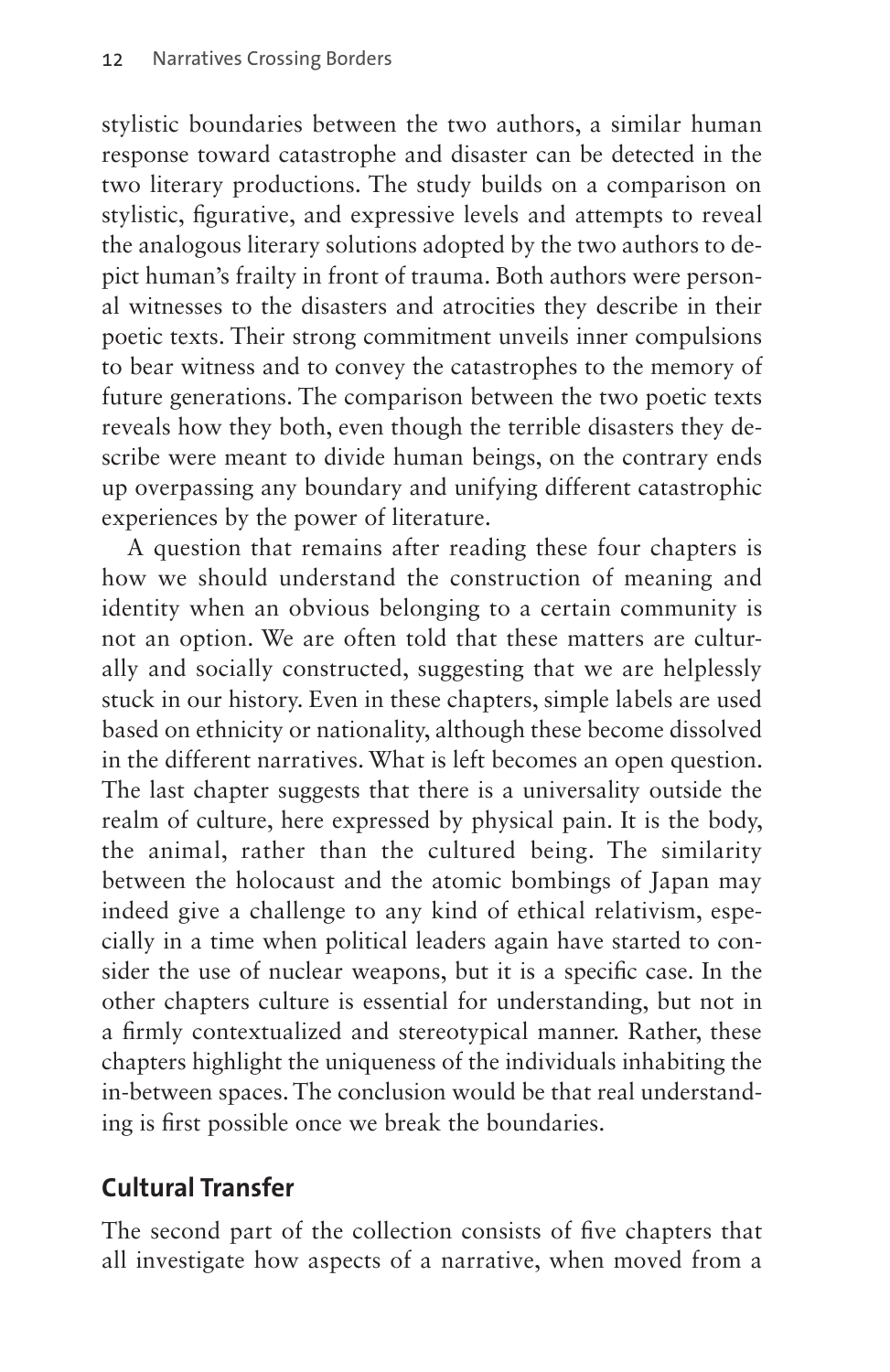cultural context to another, not only transforms the new context in which they are placed but become transformed themselves. It is in this sense the term cultural transfer is used here, stressing that all forms of cultural expression have multiple origins and will give rise to ever new and mixed forms, when transferred to new times and places. "Cultural transfer" as an established concept is associated with certain movements within cultural history and literary studies. Rossini and Toggweiler trace the concept's origin back to French and German historical studies of the mid-1980ies (2014, pp. 6–7). Attempts to delimit an academic field of cultural transfer studies, mostly focusing on European topics, may indeed be possible to identify, most recently represented by the "Peripheral Autonomy?" project (Broomans, van Voorst & Smits, 2012).

However, the study of how cultures influence each other has been a given in many other disciplines. It makes up an important part of academic fields such as historical linguistics, comparative literature, art history, ethnomusicology, and religious studies, besides cultural studies in general. There is often a focus on the relationship between centers of power and the powerless. Studies may, as in the present collection, deal with the ambiguous influences between the center and the periphery of Europe, the transmission of Sufism in a secular Western Europe, the impact of Chinese culture (and in extension the cultures of the Asian continent) on Japanese cultural expressions, and how English as the language of the colonizer has been digested and recreated by the colonized. Within media and communication studies, the theories of cultural imperialism and the study of the unevenness of the transmission of information offer yet another perspective on the concept of cultural transfer. This may be more colored by political standpoints and activism, but it also offers fruitful topics for fact-based scholarship, as displayed in the last of the five chapters included here. Taken together, they show that different disciplines and different methodological and theoretical approaches to the study of border-crossing cultural influences are possible and offer meaningful results.

In the first chapter, *Between Zurich and Romania: A Dada Exchange*, Amelia Miholca, puts a special focus on the Jewish-Romanian members of the early Dadaist movement, especially Tristan Tzara and Marcel Janco. Leaving a Romania where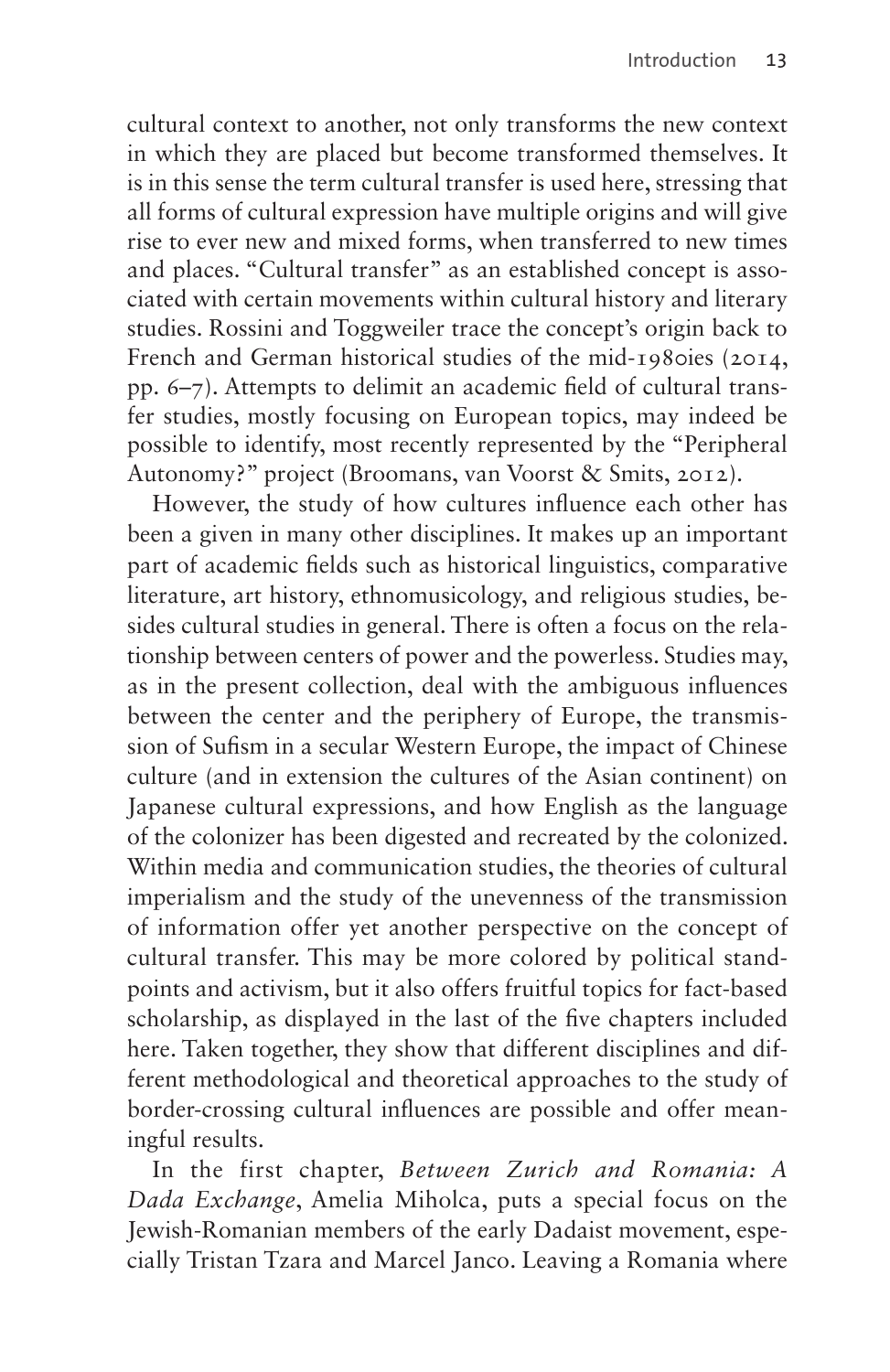anti-Semitism was growing, they had found an international scene in Zurich suitable for their artistic activities. Not that the Swiss society was welcoming, but the anti-establishment attitude of the Dadaist community offered an environment in which they could express their ideas. Tzara wrote a manifesto in which he discarded both the Western humanistic tradition and the future. According to Miholca, however, this does not mean that the Dadaists turned away from tradition. What they despised was the Western tradition, which they found responsible for the disastrous first world war. This made their interest turn to ancient or distant "primitive" art, and in the works of the Romanian Dadaists, one can see a clear influence from Romanian peasant culture and Jewish tradition. Miholca mentions the poems of Tzara, which have much in common with both Hasidic songs and the comic and absurd dances performed by the Jewish communities in Romania. She also analyzes the terrifying masks by Janco, which were used in the Dada performances, and traces their origin back to the Romanian midwinter Colinde festival. It becomes an example of how the culture of the periphery becomes part of the mix of influences that inspired a central avantgarde movement that spread over Europe, and eventually many other parts of the world.

The following chapter, *From the Secular to the Sacred: The Influence of Sufism on the Work of Leila Aboulela*, is a study on the novels of this author of Sudanese origin, who is presently living in Scotland. Billy Gray here makes a thorough hermeneutic reading of her work, showing how her novels have deep roots in Sufism, in its original form that is part of Islam. Written in English and aimed at an international readership, her novels might easily be categorized as migrant literature, but a careful reading of her work reveals that her focus is elsewhere. Gray notes that none of her characters fall into the common stereotypes of this literature, such as the Muslim terrorist or the oppressed Muslim woman. Her interest in Islam is not political, not a matter of identity construction, but aims at transmitting Islam as faith. From a secular post-colonial-studies perspective, her novels have often been criticized, but Gray offers another approach, maintaining that her writing is best understood in its religious context. If this is possible or not for a secular contemporary reader remains an open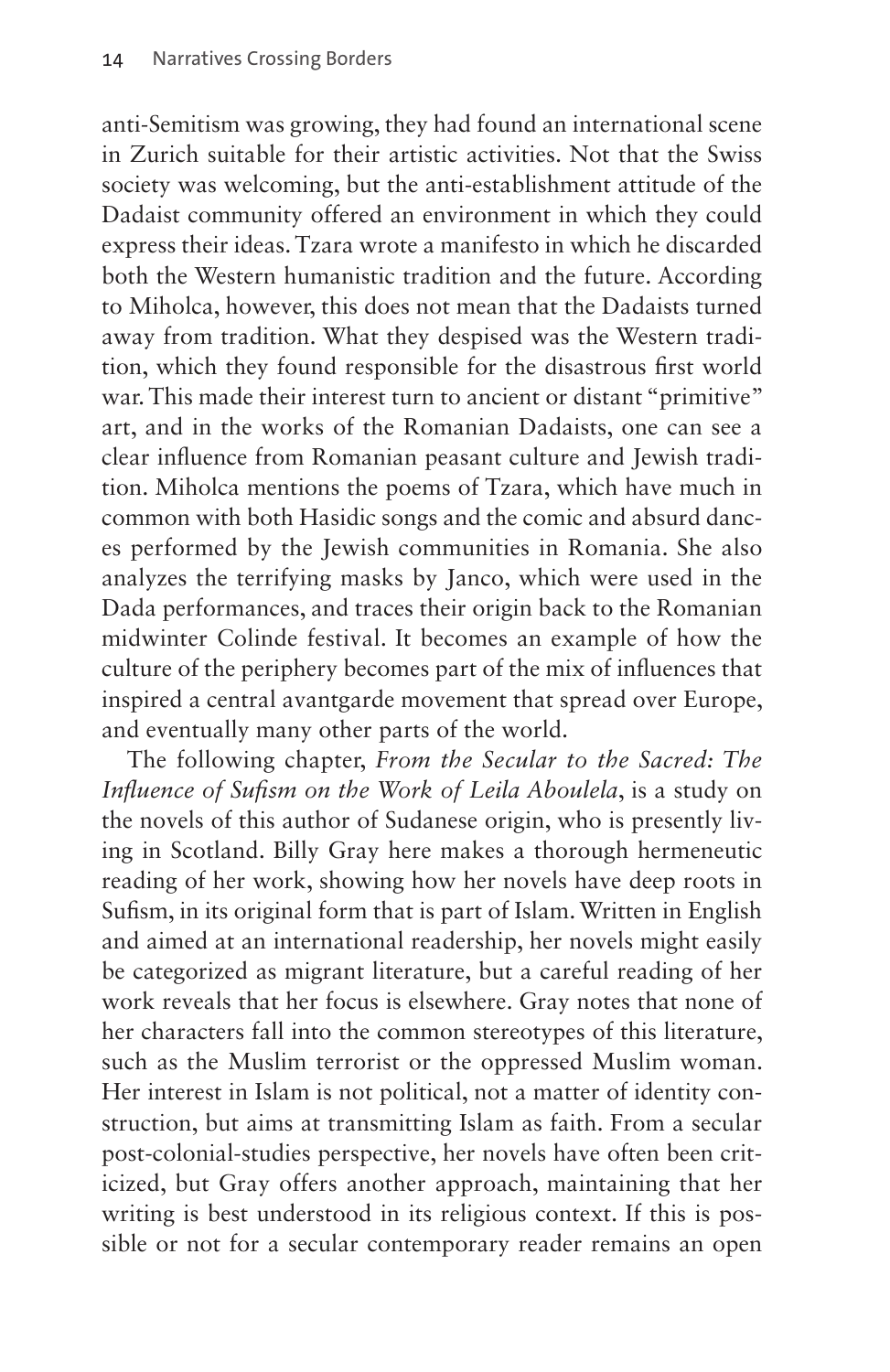question, but the chapter gives an account of the many obstacles an author will encounter when writing about Islam in the present age.

A very different transfer of culture, in this case in the form of language, is dealt with in the third chapter, *Inscribing Difference: Code-Switching and the Metonymic Gap in Post-Colonial Literature*. Katalin Egri Ku-Mesu here gives an account of how the language of the colonizer, English, is used by the colonized, here represented by novels written in English by West-African authors. Using the perspective of the linguist, rather than the literary scholar, she shows the different strategies used to employ code-switching in literary language. These include the direct use of vocabulary and concepts of African origin, the use of a kind of simplified pidgin for character description, and also less obvious ways of including discourse patterns that are alien to normal English but normal for the local culture. It is shown how writers often add explanatory content to aid a reader not familiar with the African context. The chapter ends with a discussion of the results Egri Ku-Mesu found from investigating differences in comprehension among readers of different backgrounds. For readers with a Western metropolitan background, most of the cultural-bound meaning was inaccessible, but readers with an African background showed various levels of understanding, depending on their closeness to the culture of the author. Such results may on the surface be regarded as trivial but give empirical proof that understanding is not a black-and-white matter. As Egri Ku-Mesu argues, even for a reader who finds certain parts of the text unintelligible, these parts have a rhetoric function by expressing a flavor of the writer's culture.

That border crossing and dissolution of identities and belonging are not modern phenomena is exemplified by the fourth chapter, *"Dangerous" Beauty: Imagining the Other in the Noh Play Sesshōseki*, which shows how such themes were treated already in fifteenth century Japanese drama. Here Dunja Jelesijevic offers an account of how different narratives originating on the Asian continent have travelled to Japan and have become incorporated into both folklore and literary texts. Transferred to new places and contexts, combined with other stories and expanded into new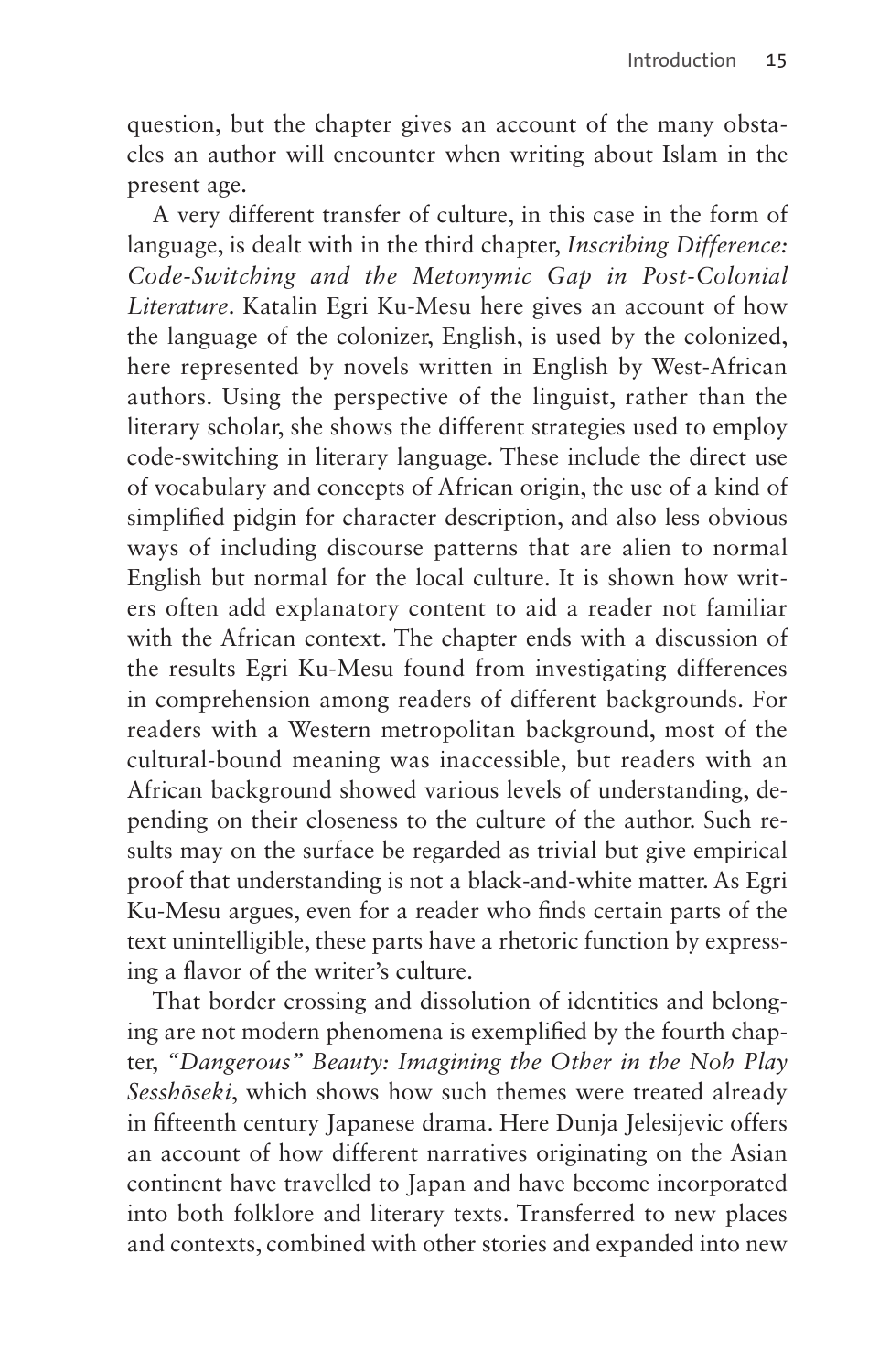narratives, these finally end up in the form of the medieval *noh* drama, which on its own is a mix of storytelling, poetry, religion, music, dance, acting and singing. The drama in question, "The Killing Stone," is analyzed from the perspective of its main theme, that of movement, transfer, and transformation. It is shown to be both a story about its own history and a fiction about the characters who appear in it, a Buddhist monk, himself a homeless traveler, and a fox spirit which in the form of a beautiful woman has brought evil to several imperial reigns, both in Japan and abroad, and now is fettered inside this poisonous stone. It is a drama about the movement over borders and boundaries which is shown to be, on the one hand, frightful and challenging, on the other, a way to salvation. In that sense, the entire ambivalence towards border crossing that defines much of the post-colonial world, can be seen already in this ancient text.

The fifth chapter in this part of the collection is an investigation of news narratives. When discussing transfer over cultural borders, it is common to think of a movement from one cultural context to another, but in this case, the example is more of a movement of narratives from a local context to an area of global communication where they become adapted to and influence certain master narratives. Jamie Matthews' chapter, *News Narratives across Borders: The Convergence of Interests and Patterns of Meaning in International Media Coverage of Disaster*, has a special focus on the 2011 tsunami disaster in Japan. He offers a broad outlook on recent research on the processes that forms news and journalism and shows that although opportunities for communicating news and events today are available for almost anyone, the main stories told on a global level are still much dominated by a few large news agencies. In the coverage of the 2011 tsunami disaster, much use was made of amateur videos, which were distributed globally by such dominating actors. The major narratives tended to follow similar patterns. Matthews identifies a repeated reference to the apocalypse, a master narrative of the disaster's impact on the world economy, and a stereotypical usage of references to Japanese culture, stressing its otherness. It gives a regrettable picture of a journalism dominated by processes of homogenization; when leading actors start to run into one direction, everyone else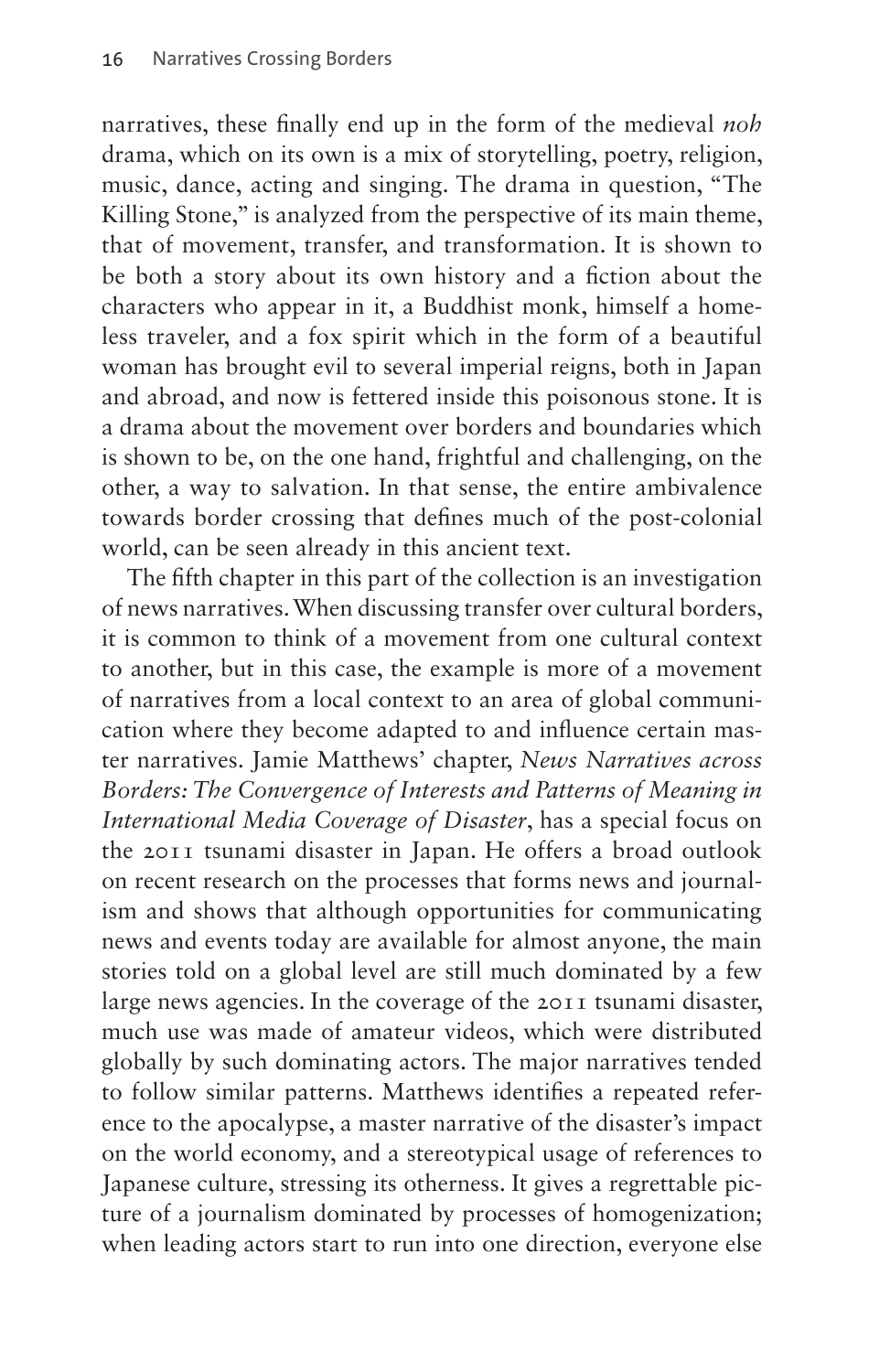follows. This shows that however diverse and mixed the sources of such a narrative may be, when it rises to the global level and is copied by all and everyone, it does not necessarily turn into that rich and multifaceted expression that is described in many of the other chapters.

It is interesting to note how, in these five chapters, power relations affecting cultural transfer are shown to be highly ambiguous. These are just five case studies that depict only a small part of the processes that make cultural artifacts move from one place to another, but the diversity they present prove that generalized theories based on hypotheses of cultural imperialism are insufficient. When such theories might be relevant, as in the last chapter, it is also important to note how the creative force of cultural interaction stops dead. The English language used by West-African writers may, of course, be seen as a result of the cultural imperialism of a colonial power, but once it is adapted and digested by the culture of the colonized, it is no longer controlled by the colonizer but becomes a tool for new and independent expressions. In the end, the subtle nuances of this new variant of English is no longer accessible to the native British speaker. The same may be said about the Japanese *noh* drama studied in the fourth chapter. The drama in question, as well as the whole genre it represents, is definitely influenced by Chinese poetry and narratives. It is possible to interpret this as a transfer of culture from the central dominating power to the periphery, but it is not enforced, not exported with an aim to expand influence, but is rather eagerly searched for and adapted into an entirely new context, creating a form of expression that today is regarded as uniquely Japanese. Which in turn is ironic, as this mix of cultural expressions becomes a representative of a national culture that in some quarters is hailed as homogeneous. And it should be added that the supposedly Chinese influence here is rather a mix of cultural influences coming from all over the Asian continent. In the cases offered in the remaining first two chapters, the movement is undoubtedly from the periphery towards the center.

An important conclusion to draw from these chapters is related to the creative aspect briefly mentioned above. It seems that the more a central power manages to dominate the scene, the less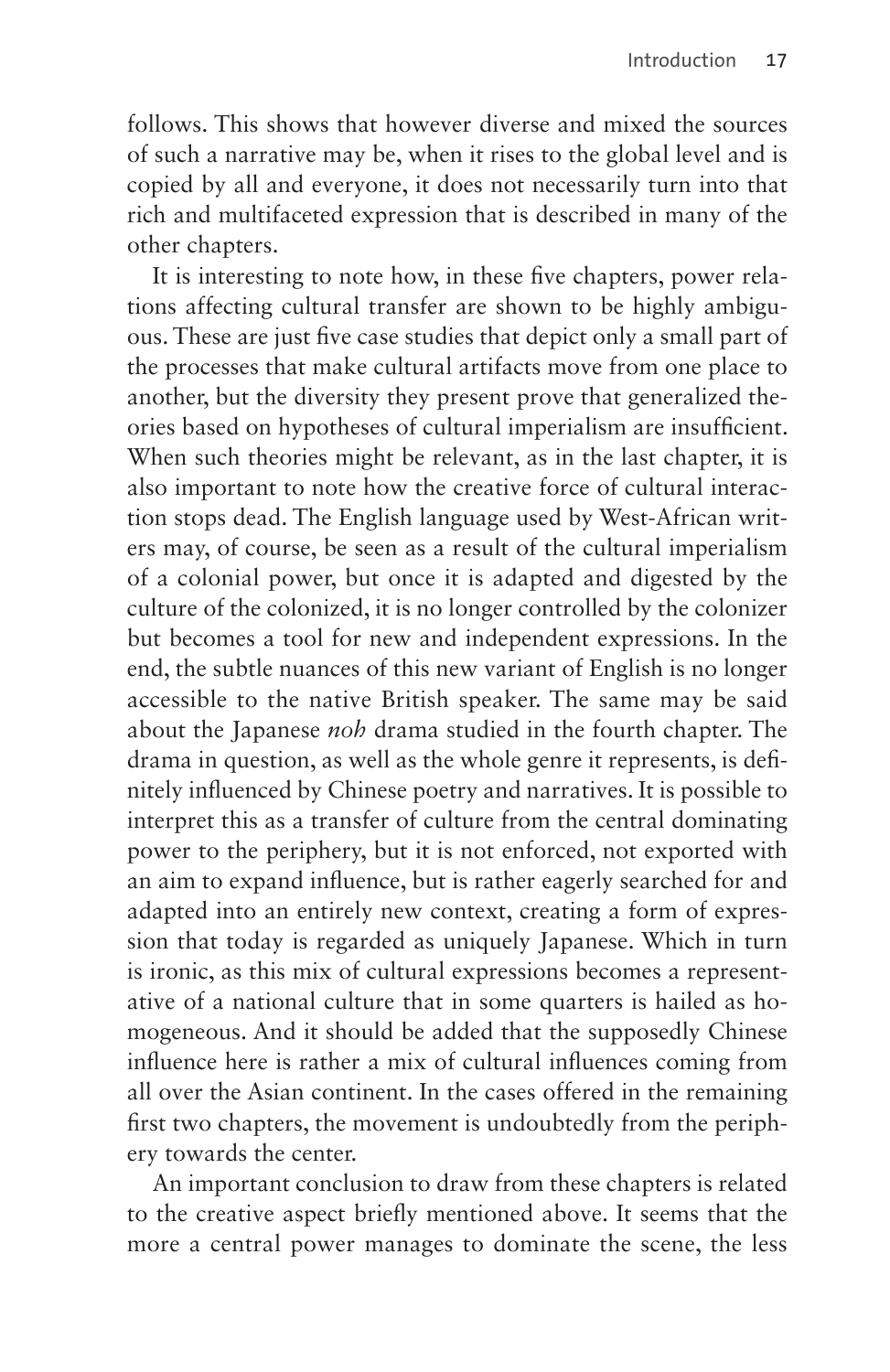creativity is found. Or is it perhaps a matter of that creativity is the force that most effectively challenges the hegemony of power?

## **Cultural Mediation**

The four chapters included in this part all address the phenomenon of *cultural mediation*, as they set out to examine different aspects of the multifaceted processes involved in translation, circulation and reception of narratives that have travelled beyond their geographical and linguistic origins into new cultural contexts. *Cultural mediation*, in relation to the translation and circulation patterns of a narrative, should here be understood in its broader cultural sense. By this we mean encompassing both the actual transformation of a narrative's content occurring in the translational process, as well as the involvement and impact of the various agents and institutions (mediators), crucial for the circulation and mediation of a work to take place. These translational processes have recently received an increased scholarly attention in a variety of research fields, beyond and interacting with Translation Studies. Within Comparative Literary Studies the recent re-definition and re-thinking of world literature has shed light on the uneven materialistic, geopolitical and sociological aspects of how literature travels (or does not travel) in circulation and translation across borders in a global marketplace (e.g., Helgesson et al. 2018a; 2018b). Narratives that migrate from one linguistic and geographical sphere into new literary landscapes inevitably undergo a "transformation" (Damrosch 2003), "recoding" (Mani 2017) or "reframing" of their content, in order to meet the expectations and (re)interpretations of new reader communities, as well as conditions of new literary markets. These mediation processes are effectively addressed by sociological approaches to translation and circulation, that also focus on the agents of intercultural mediation and transfer such as translators, publishers, organizer of anthologies, critics etc., (e.g., Shapiro 2014; Roig-Sanz & Meylaerts 2018). Furthermore, a work's circulation into new markets is highly dependent on, and subjugated to, the target culture's materialistic and economic conditions as, for example, publisher's choices, profile and marketing strategies, supporting institutions etc., (e.g., Brouillette 2007).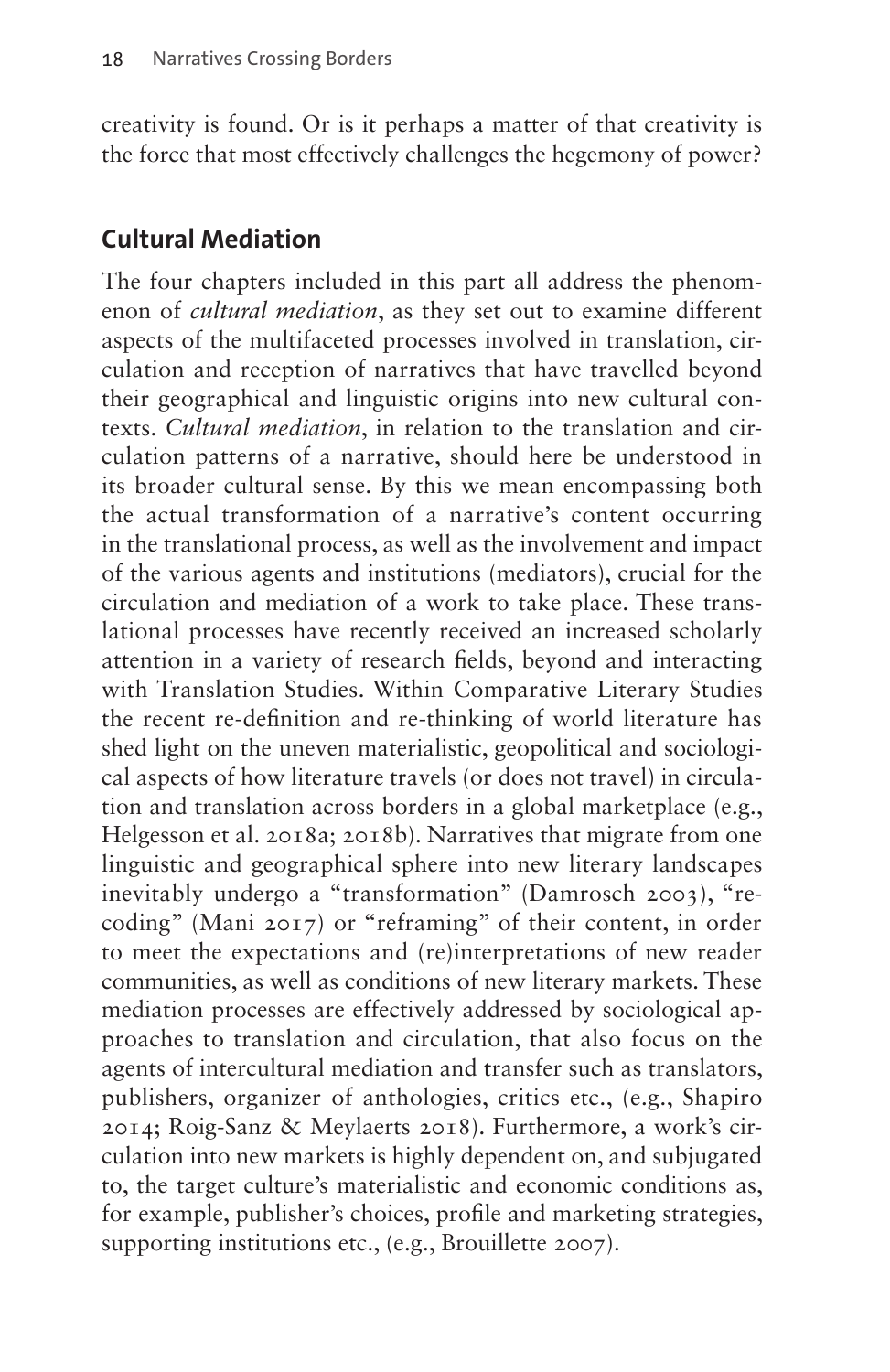This diversified and manifold approach to cultural mediation in narratives' translational processes is mirrored in the rich variety of thematic and theoretical approaches fostered in the chapters of this section. The theoretical frameworks – as we will see – cover a wide range of fields, such as Translation Studies, Imagology, Sociology of Literature, Transculturality, Media Studies, Discourse Analysis, and Gender Studies. The topics, concerning geographical border crossings of texts in translation, includes cultural back-translation from Japan to the USA and back to Japan, anthologizing Italian literature in the Swedish market, self-translating from Italian to English and the mediating quality of the reception and critique of French author Margarite Duras' works in Sweden. As such, the chapters included in this section focus both on how to translate the linguistic (vocabulary) and cultural representation (vernacular identity, images, and phenomenon), contained in the source texts comprehensibly into the new target culture context. They discuss how cultural representations in the translational process convey cultural stereotypes, clichés, exoticism, and the uneven power positions (and conditions) in the field of cultural production, as well as examine various agents and materialistic conditions of the book market.

The first chapter in this section approaches *cultural mediation* and the process of re-contextualization of cultural representation conveyed through Italian literary anthologies published in Sweden (1947–2012). In her chapter: *Images of Italy: Cultural Representations in the Peritext of Translational National Anthologies in Sweden*, Cecilia Schwartz undertakes an analysis of the anthologies' peritext (titles, covers, blurbs, notes and prefaces) in order to examine the cultural image they mediate of Italy and the Italians to the Swedish reader. Using an innovative theoretical approach, that combines an imagological analysis (Leersen: the study of literary representations of nations and nationalities) with a sociological approach (peritext of Genette), Schwartz's analysis shows how the anthologies' paratextual apparatus, despite their elegant designs and prefaces written by influential intercultural actors (with academic titles), still recycle clichés and national stereotypes about Italy into the Swedish literary landscape. Hence, concluding that the anthologies' peritext holds and conveys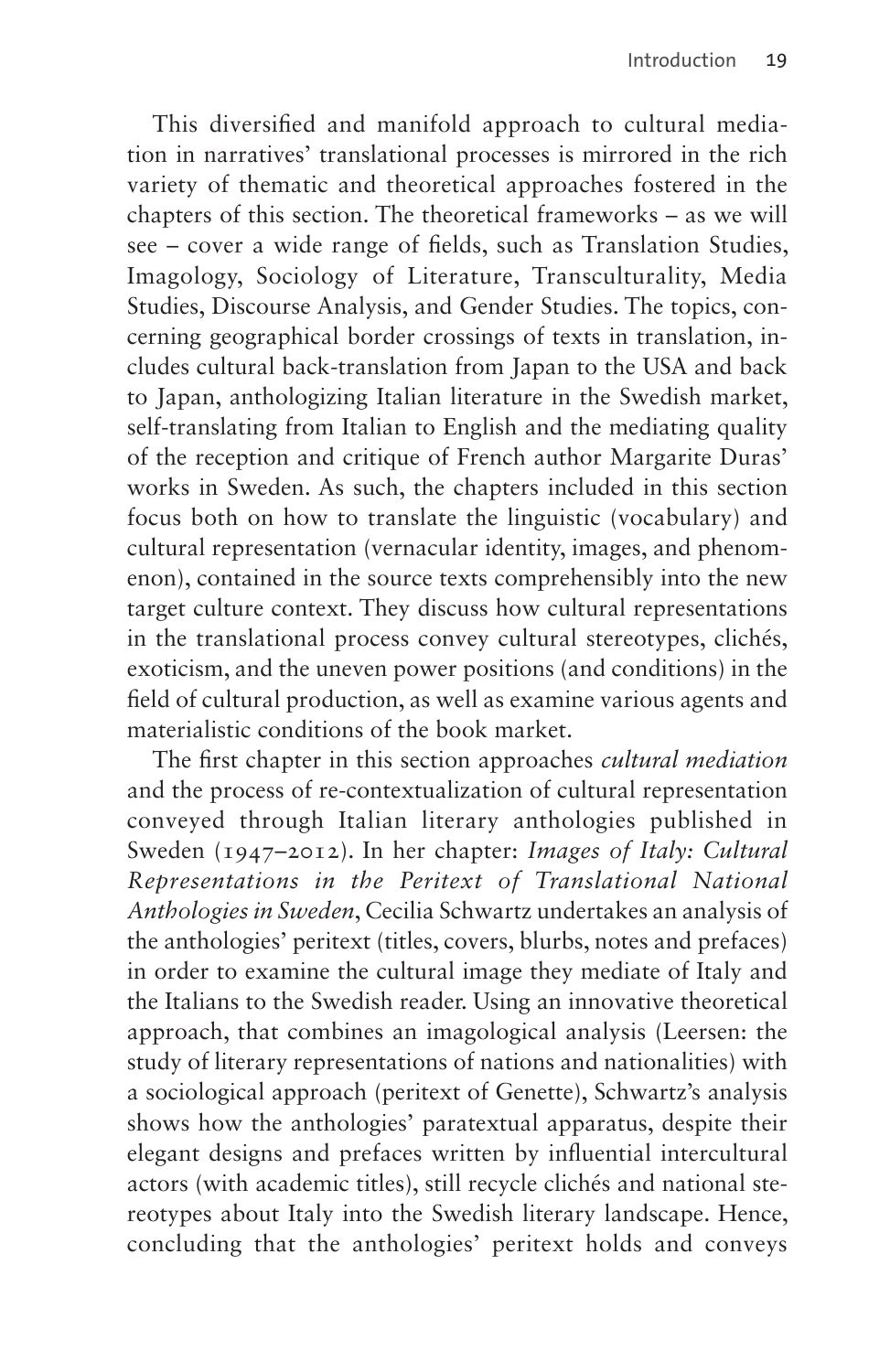generic assumptions of Italy and Italians tending to reinforce national clichés and stereotypes in the target culture.

Likewise, the chapter by Hiroko Inose, entitled *Re-Imported Literature or Double Domestication: Shizuko's Daughter by Kyoko Mori*, investigates clichés and stereotypical images conveyed in the transformations of cultural representation that Mori's novel is subjected to, when travelling back and forth between cultures and languages. Mori, although growing up in Japan and using a Japanese setting for her novel, writes in English and published the novel in the USA. The novel was later translated into Japanese. The chapter comparatively examines two parallel strands; the USA and Japanese markets' expectations and reception, together with a close text analysis of how the Japanese translation is filling out the cultural gaps occurring in the translation process. While the Japanese market promoted the novel as "re-imported" and part of the national literature that had come home, the Japanese literary academy criticized it for reproducing stereotypical images and clichés of Japanese culture. In the USA, however, the educational and anthropological aspect of the novel, as a provider of cultural knowledge about Japan was highlighted. Drawing upon the Venutian concept of "domestication," Inose shows how both the original text and the translation have undergone adjustments of cultural content and language use to be more accessible (minimizing its foreignness) to both the American and the Japanese reader. The chapter also includes a discussion on the possible reasons behind Mori not assuming the task of self-translating her text into Japanese, although it supposedly is her first language. Inose argues for a strong connection between Mori´s self-identity construction as American and an outspoken non-identification with the Japanese literary tradition.

The interconnection between Self-translation and the writer's identity formation is also emphasized in Arianna Dagnino's chapter, entitled *Self-Translation in Transcultural Mode: Francesca Duranti on how to Put 'a Scent of Basil' into One's Translations*. Dagnino examines the reasons motivating Duranti to self-translate her novel *Left-Handed Dreams* from Italian into English. From the perspective of viewing the self-translation as simultaneously "a dynamic process" and "a product," Dagnino provides insights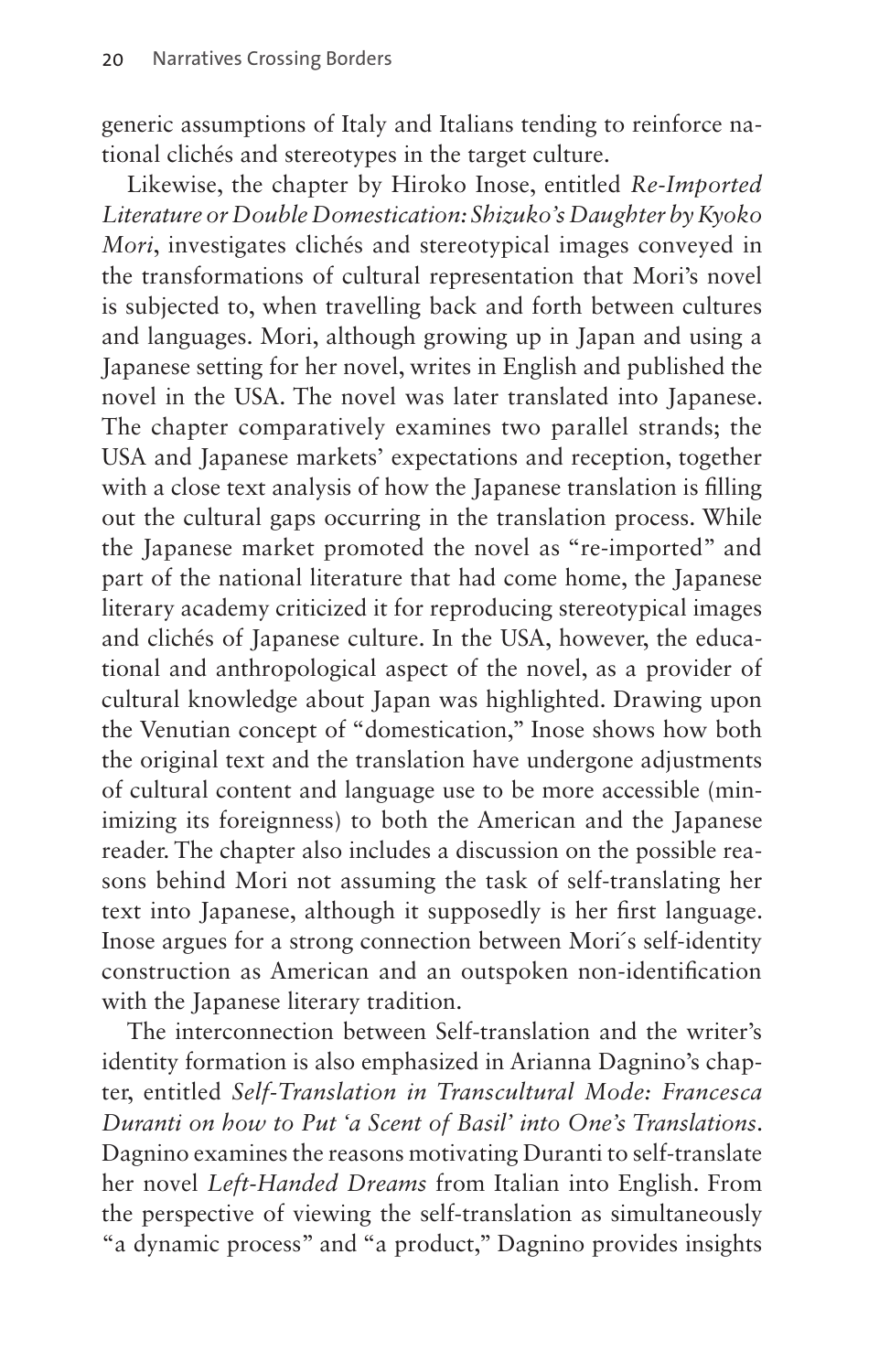into the linguistic and cultural mediation, as well as the creative writing inherent in the self-translation process. The chapter uses an intersectional theoretical framework of transculturality, self-translation, and identity formation, which is mainly applied to an interview conducted with the writer. It is combined with a comparative text analysis, tracing Duranti's translation strategies. As such, the chapter is rich in theoretical reasoning in relation to the self-translation process, as well as in discussing the reasons that could motivate a writer to self-translate. In the case of Duranti, Dagnino argues for a connection between Duranti's process of self-translation and her multilingual and transnational background, forming a "process of cultural identity mediation." The analysis of Duranti's translation strategies shows how she has taken advantage of the self-translation process to write a new cultural identity for herself through the cultural repositioning of her authorial voice in the target culture.

In the final chapter of this section, the cultural mediation focus is headed towards an important mediating actor in the process in which translated works reach new readers in a target culture – the literary critique. Mattias Aronsson's *Established and Alternative Literary Criticism: A Study of Marguerite Duras's Works Reviewed in Sweden*, compares a corpus of reviews of Duras' works published in the (established) Swedish press with (alternative) reviews published on the Internet by bloggers. Aronsson starts out with a discussion on the uneven distribution of cultural capital in the field of cultural production, between established criticism – inhabiting dominating positions in highbrow newspapers – and the relatively new phenomenon of alternative criticism on the internet. Drawing upon media theories (Jenkins), conceptualizing these new interacting bloggers as "prosumers" (consumers/producers) and sociology of literature (Steiner), Aronsson effectively sheds light on the new importance of this "commercially valuable" (many followers) agents of "alternative criticism," both as voices and as challengers of traditional cultural hierarchies, in the modern literary market. Furthermore, the theoretical framework includes discussions of gender and reader-response studies as it methodologically makes use of discourse analysis (Wodak). Through a comparative analysis of the two discourses, Aronsson argues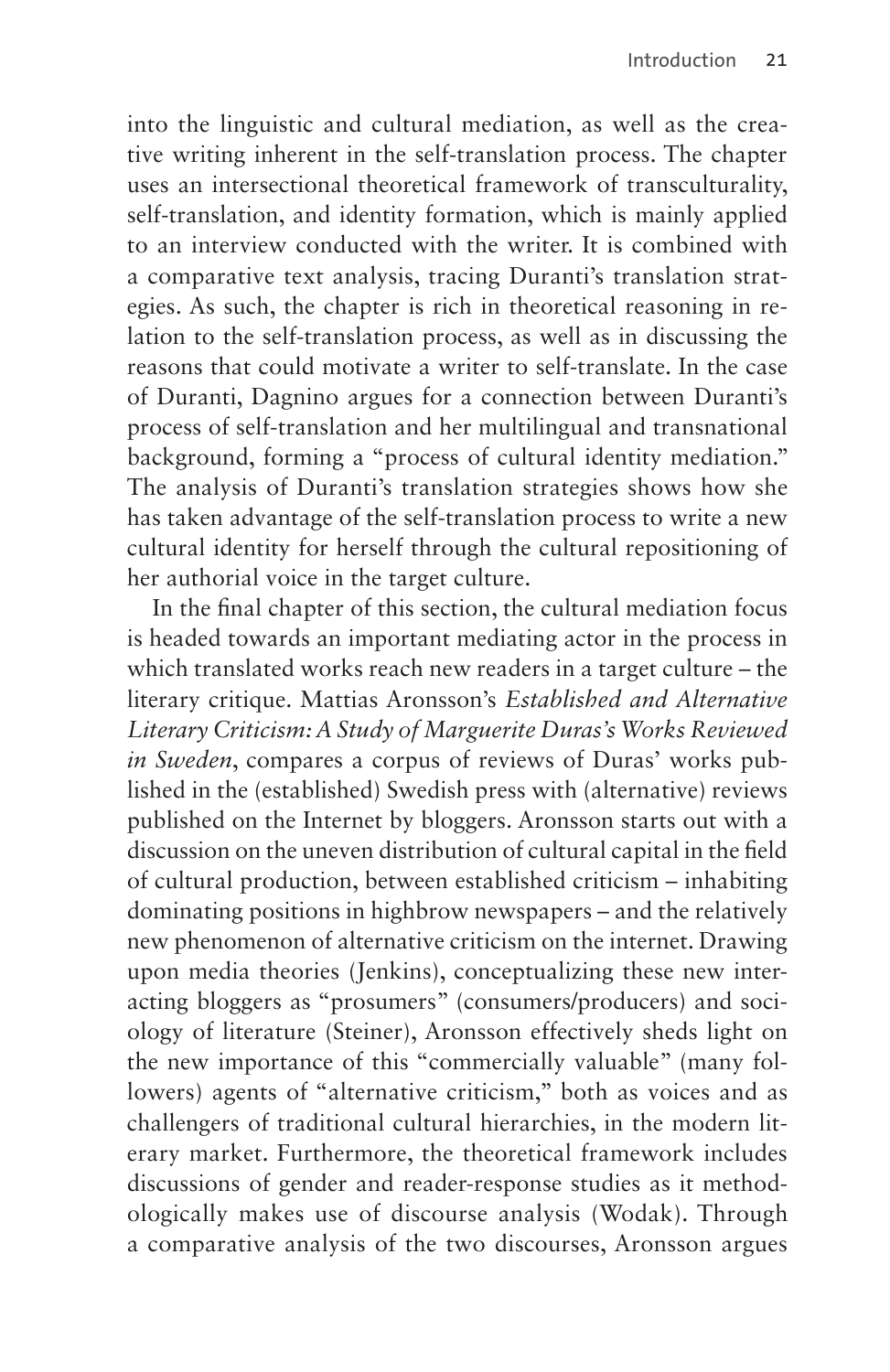that the established criticism characterizes as a "pseudo-objective discourse," written in a neutral authoritarian style that disguises subjective opinions as facts. In contrast, the alternative discourse is written in a subjective and self-centered manner, relating the narratives to their own private lives. The chapter ends with a brief discussion of the aspect of interaction in the blogosphere, and as such contributes to the [introduction](#page-0-0) of this question into the field of reader-response theory.

The role of a cultural mediator is often to introduce the foreign, explain the different, and negotiate understanding over cultural borders. When there are language differences to overcome, translation becomes essential, and the four chapters included in this part all relate to different aspects of translation. What is striking here is that the translations, and the way they are transmitted and received, always tend to create a distorted picture. The creation of stereotypes is common enough when the foreign is explained, but there are also subtler ways to make a text accessible, as when the author translating her own text into a different language aims at creating a new identity for her as a narrator, which is closer to the reader's culture. Perhaps such simplifications are inevitable, but they take away some of the challenges of reading and the enjoyment of discovering an unknown world. As shown in the last chapter, readers' expectations differ widely, and to some it is more important to build a reputation as critics, than to aim for a cultural encounter. Explaining the fineries of cultural difference seems not to be the most urgent concern. And this also illustrates the problems facing the translator/mediator.

# **Travel and migration**

Travel and migration are two concepts closely linked to the idea of people and individuals physically moving and crossing territorial borders. This part of the collection includes studies dealing with narratives that address different kinds and aspects of this physical journey of individuals and narratives' features when crossing over national and linguistic borders. The chapters' perspective on the theme of migration and travel simultaneously centers on the actual physical journey, and the metaphorical inner journey of facing difficulties and personal development for the protagonists.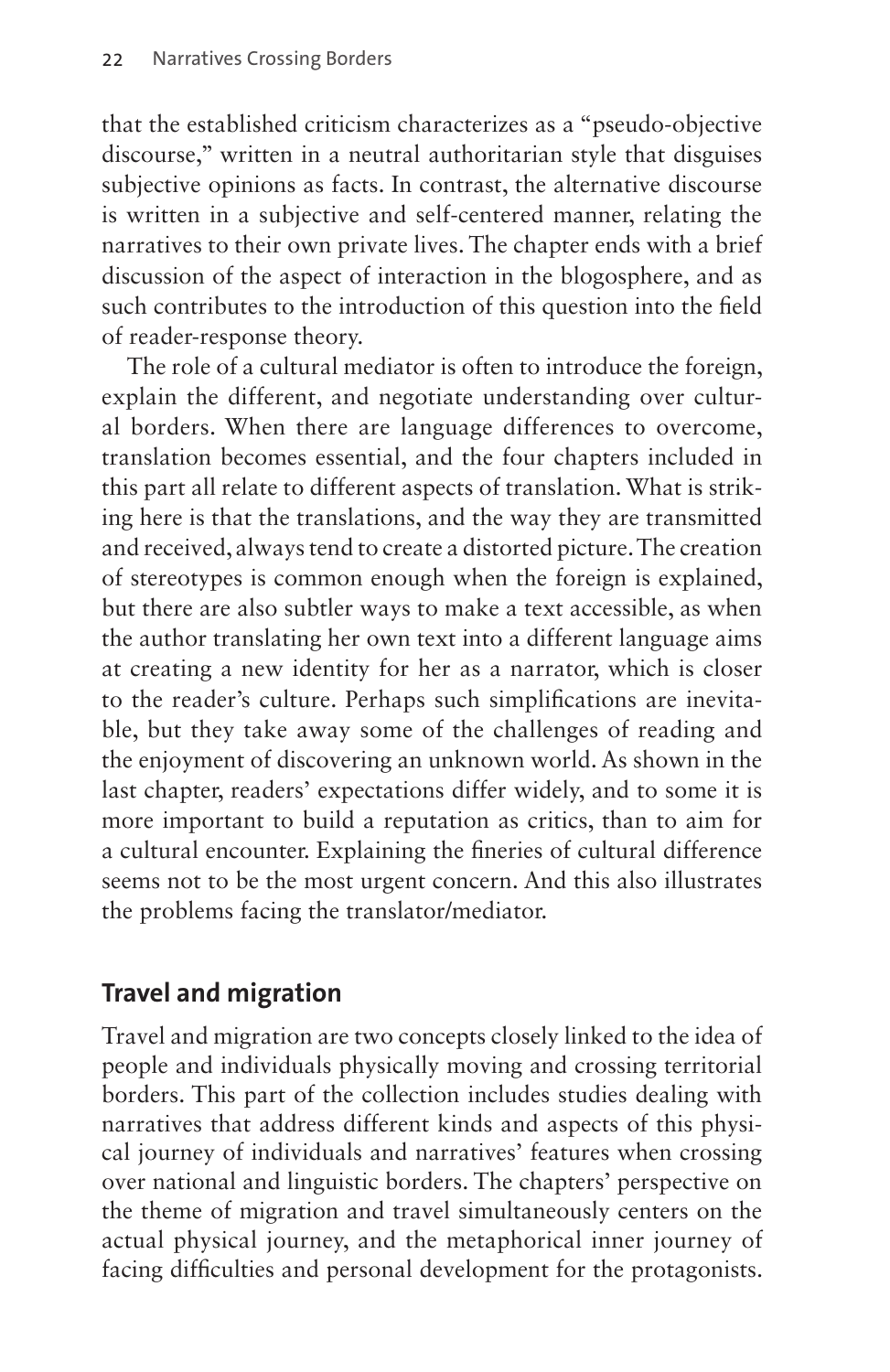Hence, the novels analyzed in the chapters belong to literary genres that contain the idea of a physical and metaphorical journey of personal (spiritual and moral) development: the Bildungsroman, urban legends, border-crossing literature by non-native authors, and migration and travelling literature for children and adults.

Studying narratives that focus both on the factual outer circumstances and personal inner processes of migration and travelling from one physical geographical place to another, demands a reconfiguration of the notion of space. The border-crossing zones of cultural encounters inhabited by locals, migrants, refugees, and travelers present their specific challenges. Several of the chapters opt for theoretical approaches informed by the reconfigurations (the move beyond polarities) of the meaning of space (as a contact zone), as for example, different takes on "liminality" and Homi Bhabha's two concepts "in-betweenness" and "third space" (Bhabha 1994: 53–56). Besides these concepts, the chapters in this section problematize cultural and linguistic encounters departing from concepts as "untranslatability," "cultural translation," "otherness," and "deviant other."

The first chapter, *Liminality, Migration and Transgression in El metro by Donato Ndongo-Bidyogo*, written by Carles Magriñá, provides a comprehensive genealogy of the concept of *liminality*. Drawing upon Turner, Magriñá stresses the fruitfulness of the concept for containing ideas of ambiguity, ambivalence, and instability, through embracing the potentiality for transformations, and creating new identities and cultural syntheses of integration in society. The chapter begins with an explanation of the marginal position of the Equatoguinean novel in studies of literatures in Spanish at Spanish-speaking universities and shows how the novel is a hybrid of the European genre of the Bildungsroman and African oral traditions. The plot of the novel analyzed revolves around a young Cameroonian man forced to leave his village and start a new life as an illegal immigrant in Spain and thus ties into the theme of the dangerous route of migration and border crossing. However, the focus of the analysis is not on the theme of globalism and migration per se, but rather looks at the main character's personal identity development throughout the novel and the phases he goes through in a fictional rite of passage. Through a narratological approach and the analysis of chronotopes, word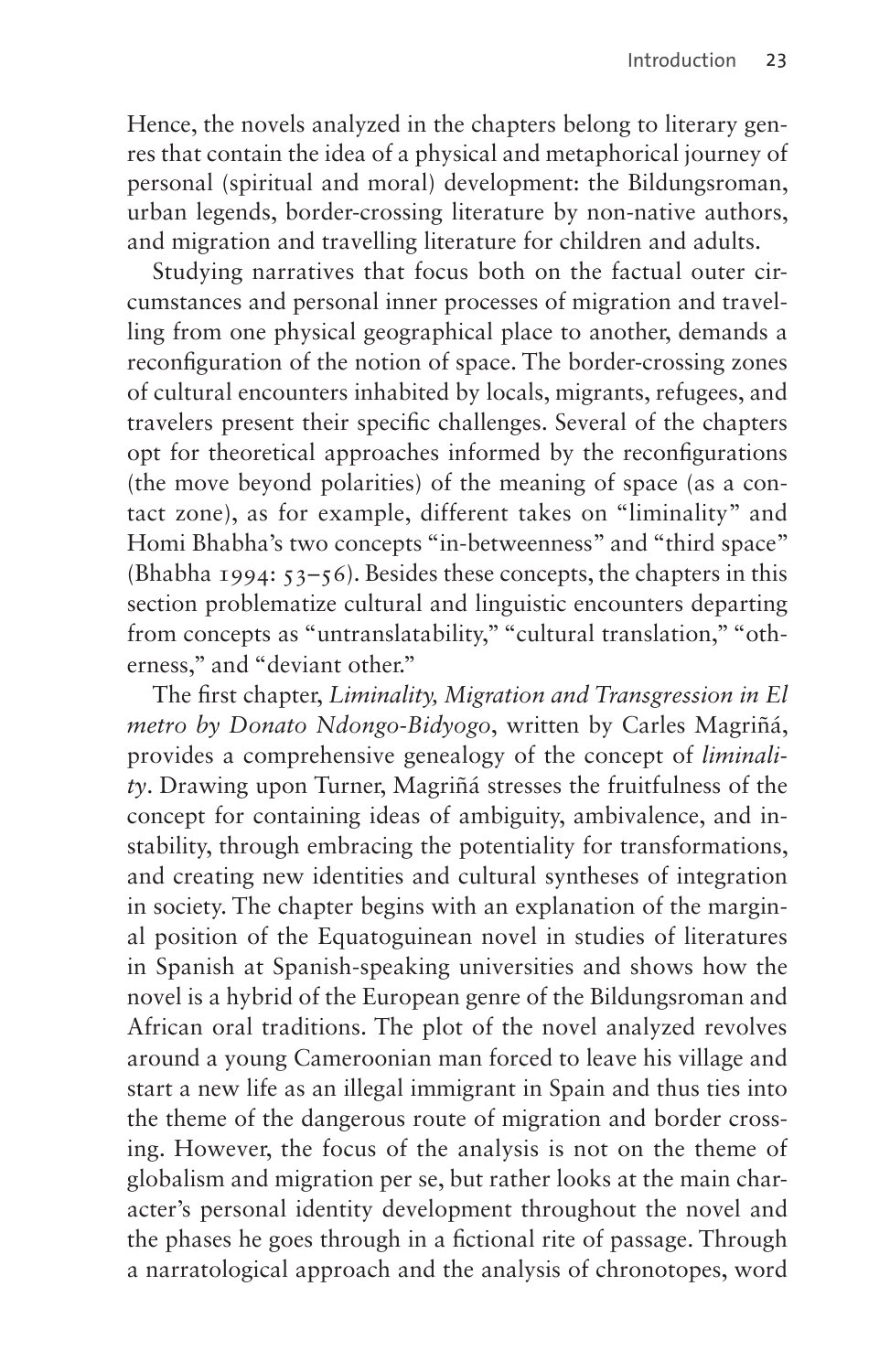choices and verb forms, Magriñá demonstrates how liminal spaces such as boats, subways or disputed territories are used to emphasize the in-between state of the protagonist in his new country of residence. The chapter concludes by asserting that crossing the border into a fictitious world might be a way to get a better understanding of important social issues such as migration.

The theme of migration and personal development is also central in the second chapter, *"Bestimmt wird alles gut": Journeys and Arrivals in Contemporary German Children's Books* written by Anneli Fjordevik. The chapter analyses eight picture books published in German, which all are written on the theme of forced migration due to war. The chapter sets out by discussing the structure and perspective of the texts studied and specifically focuses on the topics of leaving home, language barriers, and experiences of otherness in the arrival situation. The classical narrative structure of "home" – "away" – "home again" often found in children's literature is identified and discussed in relation to migration and the search for a new place to call "home," a factor which according to Fjordevik adds a new dimension to these children's stories. The chapter concludes by discussing the over-all happy endings of the stories and argues that, although happy endings are no longer considered necessary in children's literature, a topic like migration might warrant an exception.

The third chapter deals with the migration and transformation of tales rather than humans. In *Same Urban Legends, Different Bad Hombres: The Risk of Narratives across Borders about Deviant Others*, Gonzalo Soltero demonstrates how folk narratives utilize the social mistrust found in a community to create a collective identity of a "we" and a "them." Soltero departs from the assumption that the function of an urban legend is to provide a fictional narrative that "explains an intricate world and alleviates anxiety" and tightens social bonds of the immediate group. The chapter compares the reception of and reaction to two urban legends circulating in the US and Mexico in addition to tracing its point of transit. Soltero demonstrates that even though the narrative structures of the legends and the content are the same, the representation of the villains' identities change depending on which side of the American/Mexican border the story is told.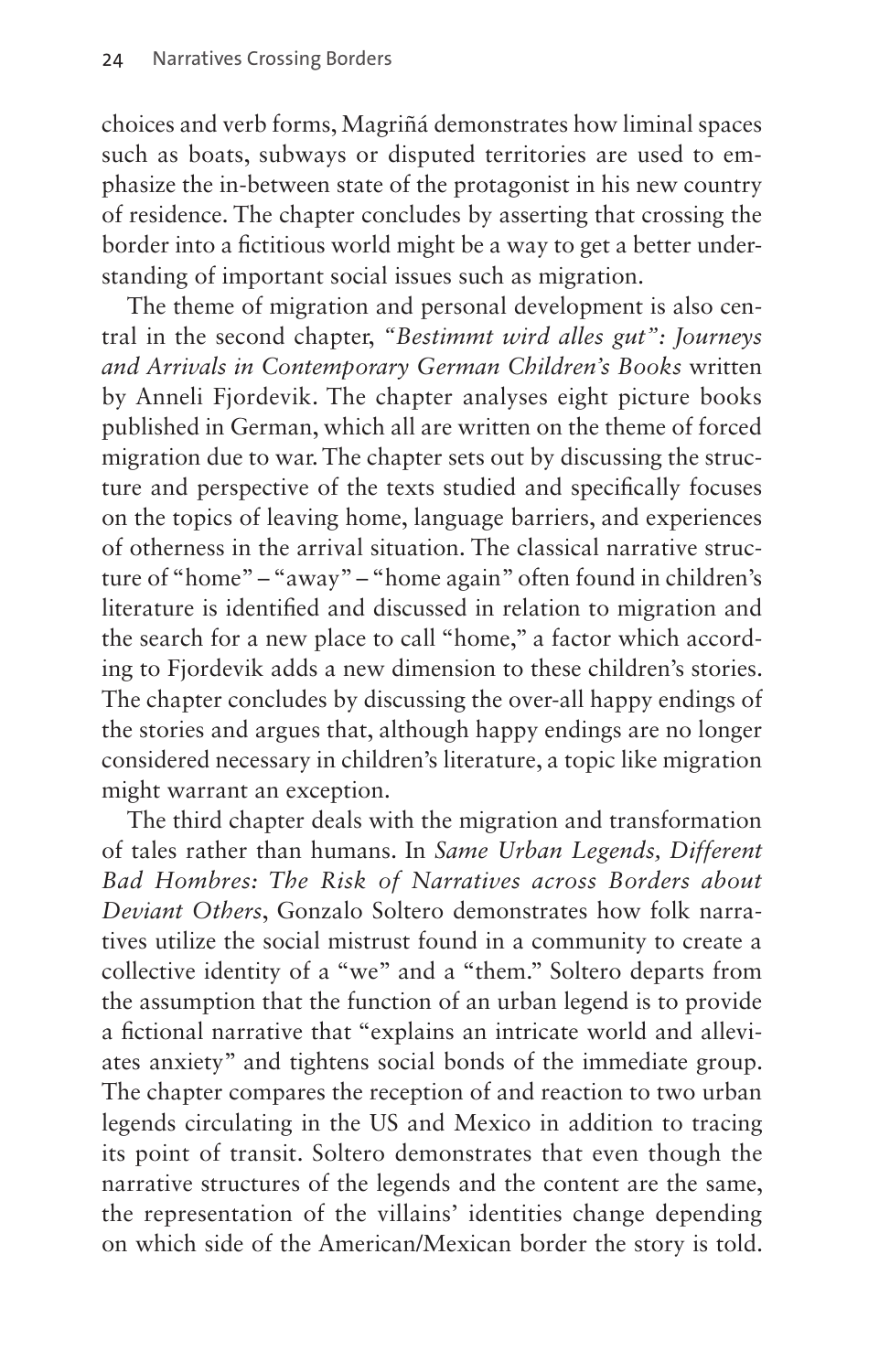Through a metaphorical reading of the legends' meaning, Soltero argues that the value of these legends is not, in the first place, of portraying reality, but rather reflect a real fear. Soltero ends the chapter with the paradoxical conclusion that although the legends travel across borders, and thus show the cultural similarity and co-existence between the people in the border areas, the vilification of the other contributes to a greater will to enforce borders and border controls due to a fear of the unknown other.

The fourth chapter in this part is Dan Fujiwara's analysis of a fictional travel record, *Travel in Rībi Hideo's Novels or the Search for an Alternative Style of Writing in Japanese*. Like the first chapter of the section, this chapter approaches the theme of crossing borders both through the content of the novel and through the new style of writing that the novel exemplifies. The plot of the story focuses on a traveling protagonist but more than the plot itself, it is the style of the novel that is analyzed in the chapter. Fujiwara shows that Hideo's style, characterized by "multi-lingual simultaneity," constant "language-trouble" (untranslatability between languages), and hybridity, forms an alternative style which breaks with the monoethnic ideology long prevailing in Japanese literature. The experiences of travel described in the novel are according to Fujiwara above all a linguistic adventure since the main character is troubled with various usages of language. Fujiwara argues that the questions posed by the main character provoke the reader to think critically about the potentials and limits of language and the effect languages have on identity. Although this could be read as an example of a globalized world, the chapter argues that Hideo's novels instead should be understood as a critique of globalization, since they focus on the un-translatable words and the loss of meaning that the main character suffers in his attempts to make himself understood during his travels. The chapter concludes that even Hideo's choice to write in Japanese rather than English can be seen as an act of resistance to globalism and argues that the use of English is a driving force behind globalism.

The fifth chapter, *A "Spiritual Journey" through the "Middle" Kingdom: Travel and Translation in François Cheng's Translingual Novel*, written by Shuangyi Li, examines the novel *Le Dit de Tianyi*  by François Cheng. The novel was originally written in French and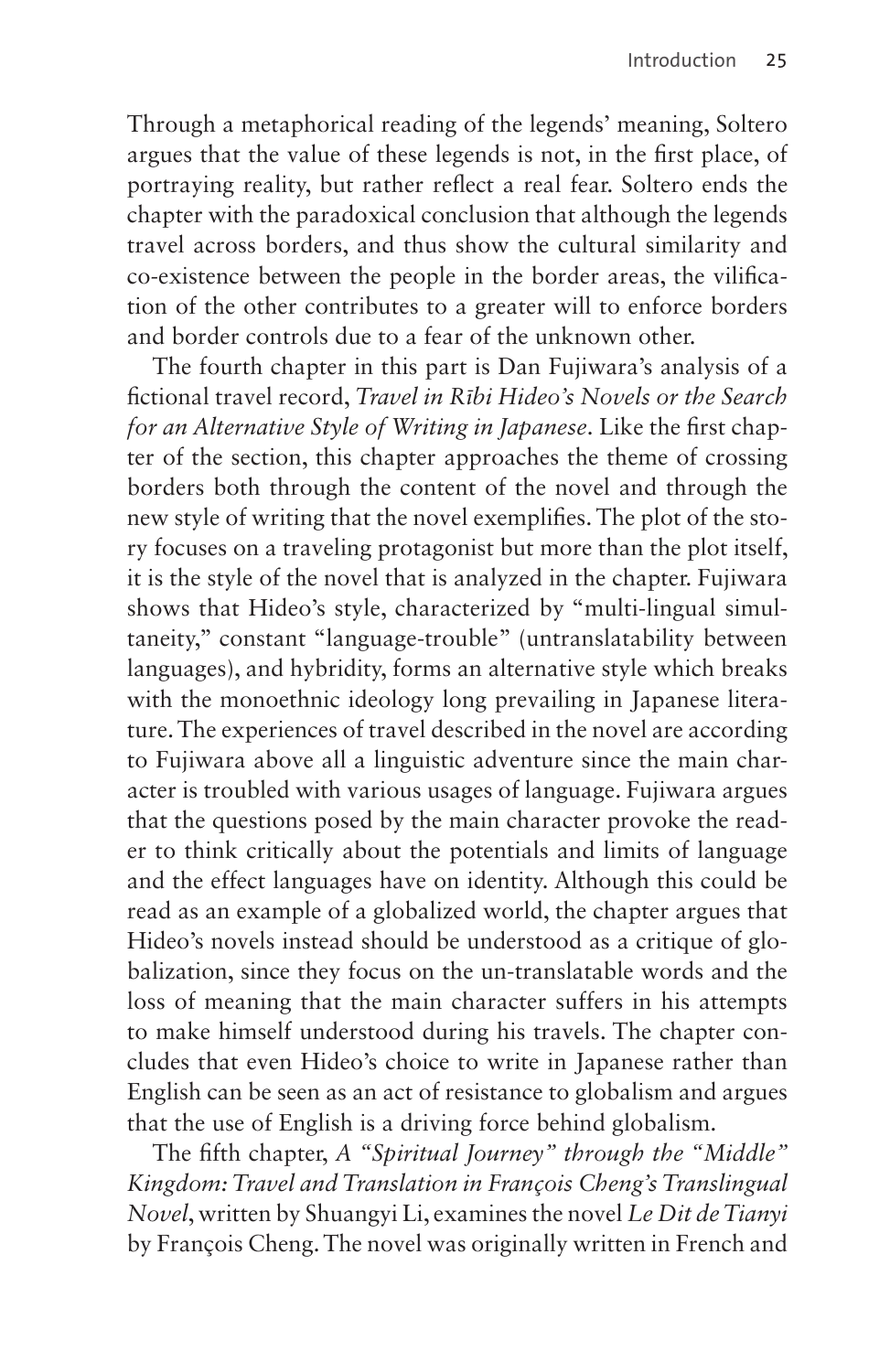it was later translated into Chinese and published with a preface by the author himself. Thus, the novel crosses cultural borders in several ways through its Chinese writer utilizing French, generic hybridity, translation and finally its theme of traveling. Drawing upon Bhabha's theories of cultural translation Li argues that the relationship between travel and translation in the novel is particularly interesting due to the author's trans-lingual creative practices. He continues that contrary to most ideas of travel, where the goal is to move from one place to another, Cheng's writings, even though concerned with travel motifs, aim to describe the position in between two locations, which he describes as the position of becoming, the place towards which everything navigates. The movements across cultural borders described in the novel therefore, Li concludes, create a liminal space, a "horizontal transcendence" (from Irigaray) which he argues is neither European nor Chinese but instead provokes a rethinking of the subject of cultural representations from a position in between, simultaneously rendering something new and recreating something old.

Travel and migration may be regarded as two sides of the same coin, but, as these five chapters show, the journeys experienced by the traveller and the migrant are very different in nature. The travellers studied in the two last chapters carry several traits of traditional cosmopolitanism. Both are male. They are intellectual and highly theoretical in their reflections, and their travels are voluntary, driven by curiosity and interest. The migrants, however, are miserable. They are often poor, forced to leave their home countries and they struggle in their new environments. Being outsiders, they encounter both hatred and contempt, fear and suspicion. It may be a coincidence, but it seems typical that their gender is more diverse. And so, a black-and-white picture emerges of the wealthy (at least in the sense of cultural capital) and aloof traveller opposed by the suffering and wretched migrant. It is not that the authors of these chapters have aimed at highlighting this contrast, their interest lies elsewhere, but this contrast reflects the stereotypes that are alive in the narratives they have studied. It is easy to be ironic about the leisurely-paced traveller who can afford exploring his interests in the philosophical problems of understanding, but there is, in fact, no opposition between him and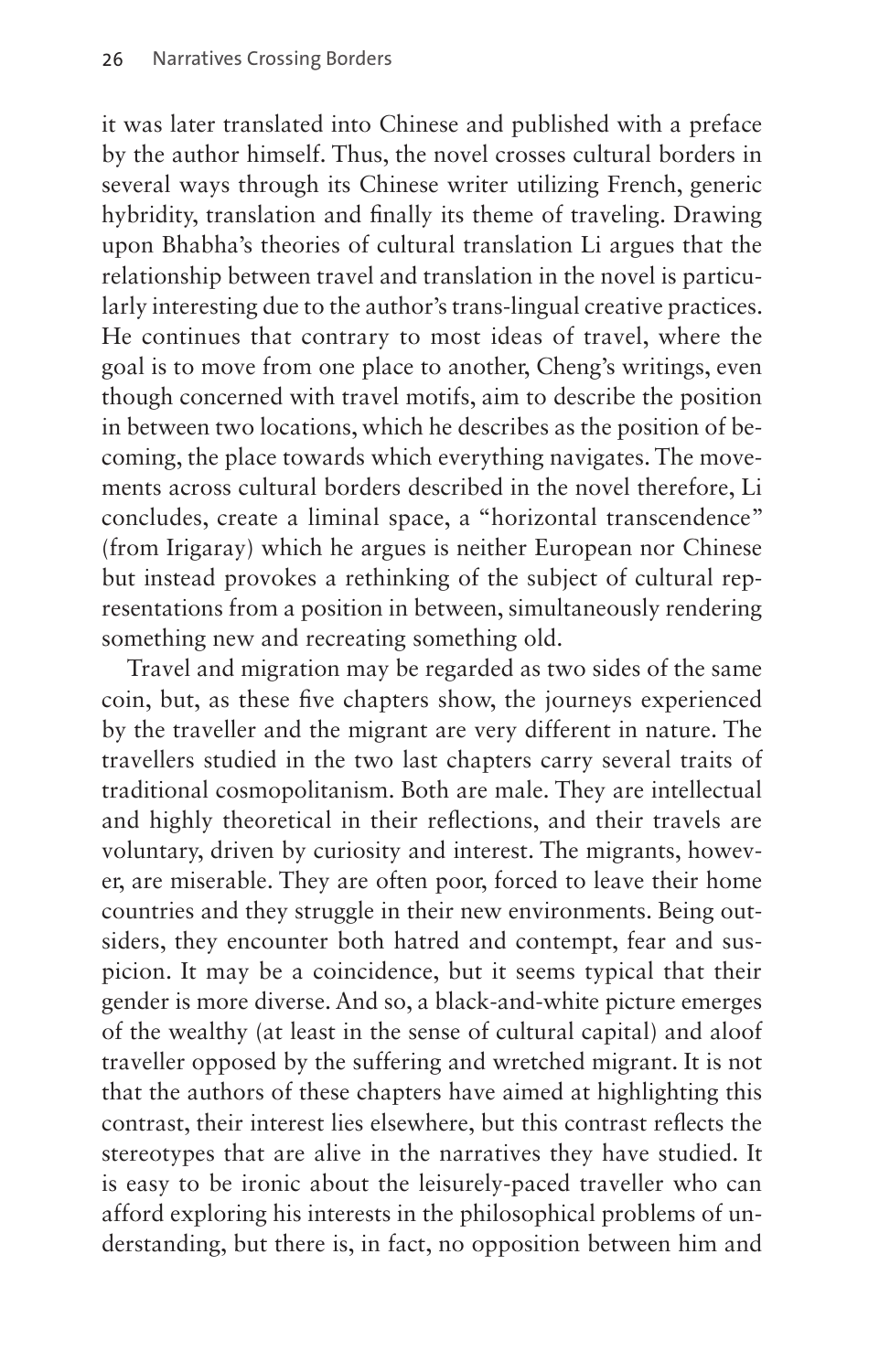the migrant. On the contrary, it is precisely the intellectual project these travellers venture into that will give us the key to a world which is more welcoming to migrants and refugees.

#### **References**

- Bachmann-Medick, D. (2012). "Culture as Text: Reading and Interpreting Cultures," in Neumann, B. and Nünning, A. (eds.) *Travelling concepts for the study of culture*. Berlin: Walter de Gruyter & Co, pp. 99–118.
- Bassnett, S. (1998). "The Translation Turn in Cultural Studies," in Bassnett, S. and Lefevere, A. (eds.) *Constructing Cultures: Essays on Literary Translation*. Clevedon: Multilingual Matters, pp. 123–40.
- Bauman, Z. (1991). *Modernity and Ambivalence*. Cambridge: Polity Press.
- Bhabha, H. K. (1994). *The location of culture*. London: Routledge.
- Black, S. (2010), *Fiction Across Borders: Imagining the Lives of Others in Late Twentieth-Century Novels*. Columbia: Columbia University Press.
- Broomans, P., van Voorst, S. and Smits, K. (eds.) (2012). *Rethinking cultural transfer and transmission: Reflections and new perspectives*. Groningen: Barkhuis.
- Brouillette, S. (2007). *Postcolonial Writers in the Global Literary Marketplace*. Basingstoke: Palgrave Macmillan.
- Crownshaw, R. (2010). *The Afterlife of Holocaust Memory in Literature and Culture*. Basingstoke: Palgrave Macmillan.
- Damrosch, D. (2003). *What is World Literature?* Princeton and Oxford: Princeton University Press.
- Davis, G. V., Marsden, P. H., Ledent, B. and Delrez, M. (eds.) (2005). *Towards a Transcultural Future: Literature and Society in a 'Post'- Colonial World*. *Volume 2*. Amsterdam; New York: Rodopi.
- Doyle, L. (2009). "Toward a Philosophy of Transnationalism", in *Journal of Transnational American Studies*, 1(1).
- Erll, A. (2011a) *Memory in Culture*. Basingstoke: Palgrave Macmillan.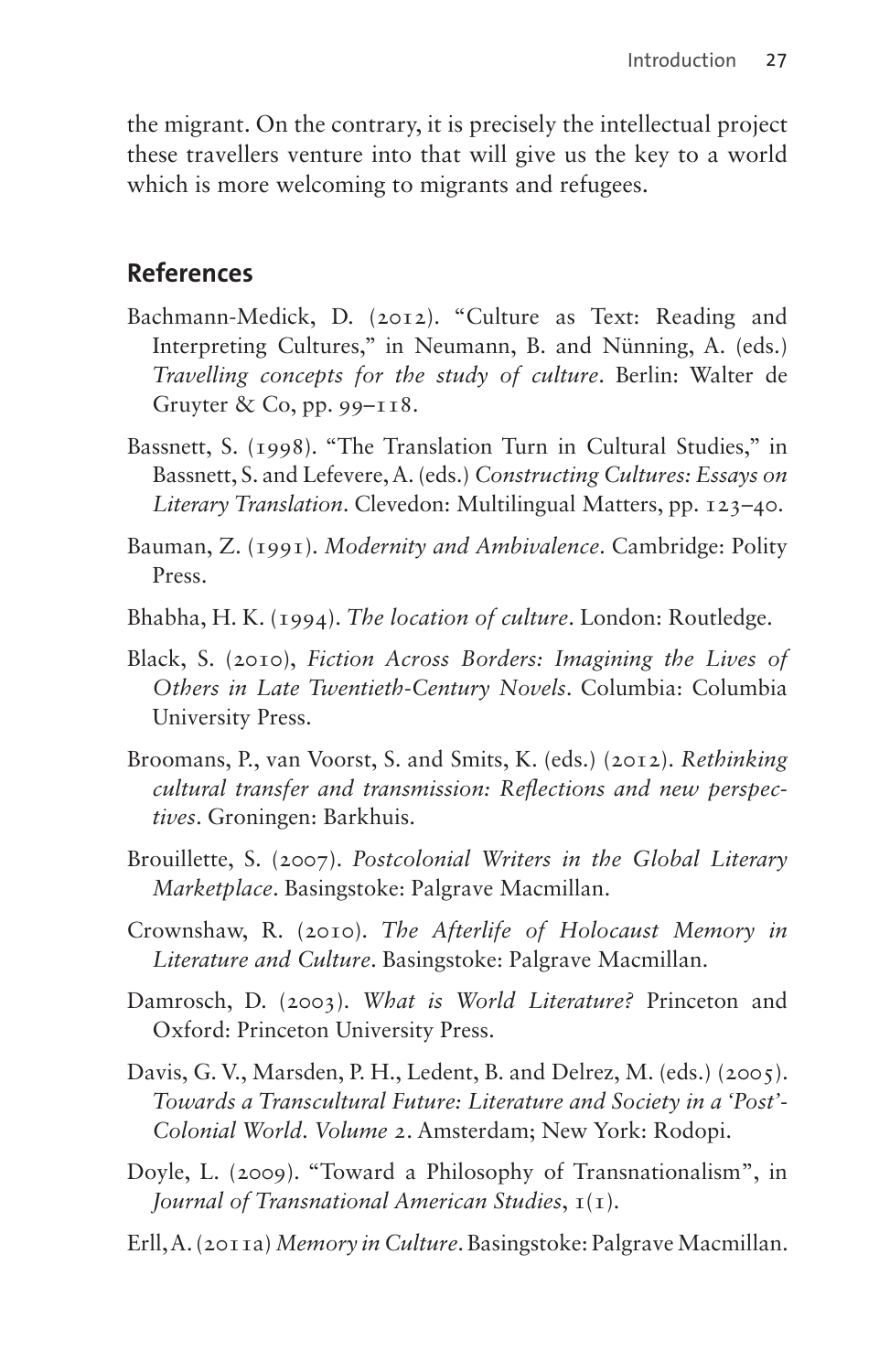- Erll, A. 2011b). "Traumatic pasts, literary afterlives, and transcultural memory: new directions of literary and media memory studies", *Journal of Aesthetics & Culture*, Vol. 3.
- Helgesson, S. (2018). "Translation and the Circuits of World Literature," in Etherington, B. and Zimbler, J. (eds.) *The Cambridge Companion to World Literature*. Cambridge; New York: Cambridge University Press, pp. 85–99.
- Helgesson, S., Mörte Alling, A., Lindqvist, Y. and Wulff, H. (eds.) (2018). *World Literatures: Exploring the Cosmopolitan-Vernacular Exchange*. Stockholm: Stockholm University Press.
- Mani, B. V. (2017). *Recoding World Literature: Libraries, Print Culture, and Germany's Pact with Books*. New York: Fordham University Press.
- Neumann, B. and Nünning, A. (eds.) (2012) *Travelling concepts for the study of culture*. Berlin: Walter de Gruyter & Co.
- Nordin, I. G., Hansen, J. and Zamorano Llena, C. (eds.) (2013). *Transcultural Identities in Contemporary Literature*. Amsterdam; New York: Rodopi.
- Nordin, I. G., Edfeldt, C., Hu, L.-L., Jonsson, H. and Leblanc, A., (eds.) (2016). *Transcultural Identity Constructions in a Changing World*. Frankfurt am Main; New York: Peter Lang GmbH.
- Palumbo-Liu, David. (2012). *The Deliverance of Others: Reading Literature in a Global Age*. Durham and London: Duke University Press.
- Roig-Sanz, D. and Meylaerts. R. (2018). "General [Introduction](#page-0-0)" in D. Roig-Sanz and R. Meylaerts (eds.) *Literary Translation and Cultural Mediators in 'Peripheral' Cultures Customs Officers or Smugglers?*. Cham: Springer International Publishing, pp. 1–37.
- Rossini, M. and Toggweiler, M. (2014). "Cultural Transfer: An [Introduction](#page-0-0)," *Word and Text*, IV(2), pp. 5–9.
- Sapiro, G. (2014). "The Sociology of Translation," in Bermann, S. and Porter, C. (eds.) *A Companion to Translation Studies*. Oxford: Blackwell, pp. 82–94.
- Schimanski, S. and Wolfe, S. F. (eds.) (2017). *Border Aesthetics: Concepts and Intersections*. New York; Oxford: Berghahn Books.